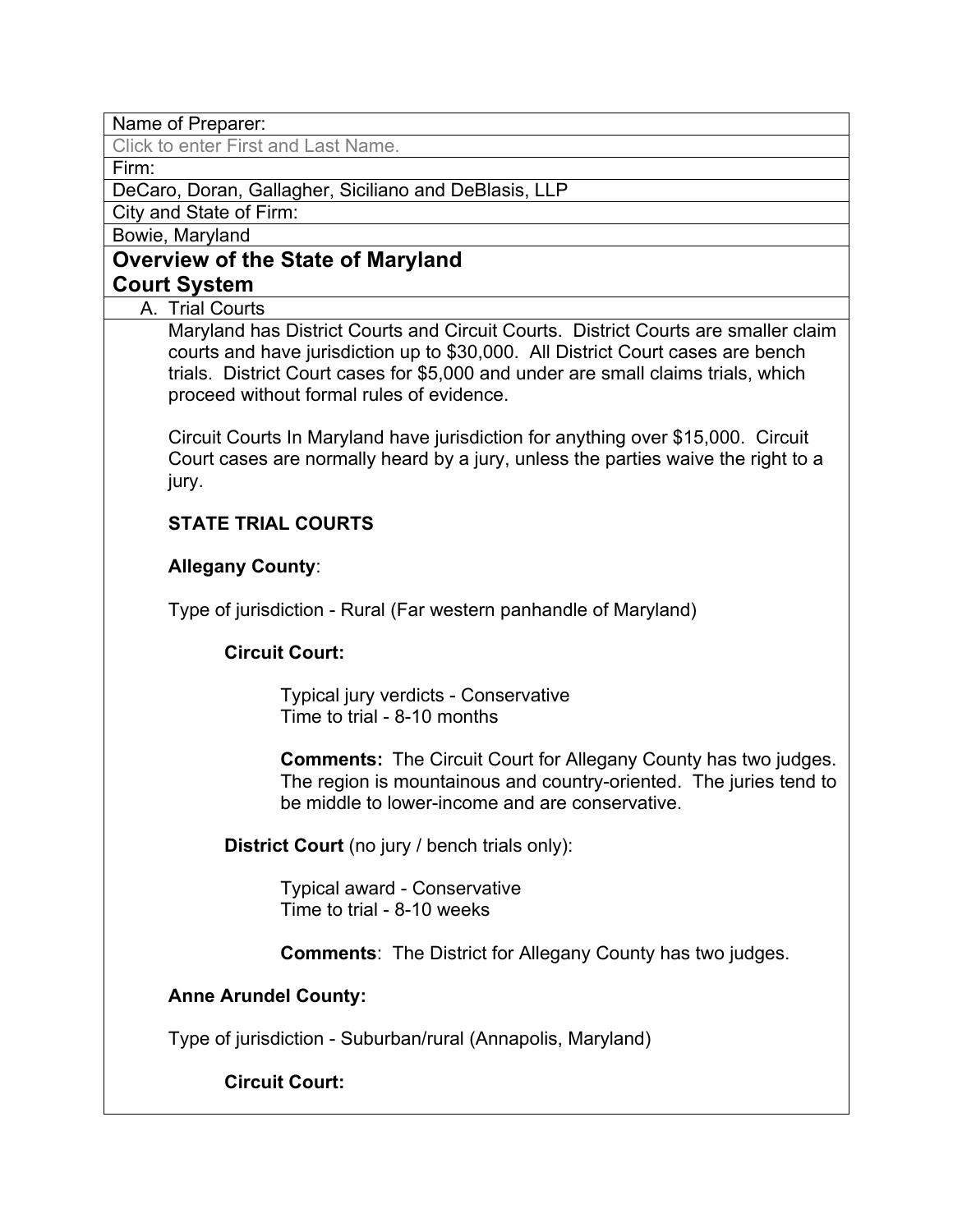Typical jury verdicts - Conservative Time to trial - 10-12 months

**Comments**: The Circuit Court has eleven judges. Mediation is mandatory in the Circuit Court. The juries tend to be upper middleincome to affluent.

**District Court** (no jury / bench trials only):

Typical award - Moderately conservative. Time to trial - 8-10 weeks.

Comments: The District Court has eight judges. The judges tend to be less conservative than the juries.

## **Baltimore City**

Type of jurisdiction - Urban (biggest city in Maryland)

## **Circuit Court:**

Typical jury verdicts - Extremely liberal Time to trial - 10-12 months

**Comments:** The Circuit Court has thirty-one judges. As to be expected in a large city, there are many working class and lowerincome individuals that make up the bulk of the jury pools. While all professionals work in the city, they commute home to the suburbs. Crime remains high.

**District Court** (no jury / bench trials only):

Typical award - Moderately conservative Time to trial - 8-10 weeks

**Comments:** The District Court has twenty-seven judges. There is a stark contrast between trying a case before a district court judge and a jury in Baltimore City. The judges are surprisingly conservative for an urban setting.

## **Baltimore County**

Type of jurisdiction - Suburban (North of Baltimore City)

## **Circuit Court:**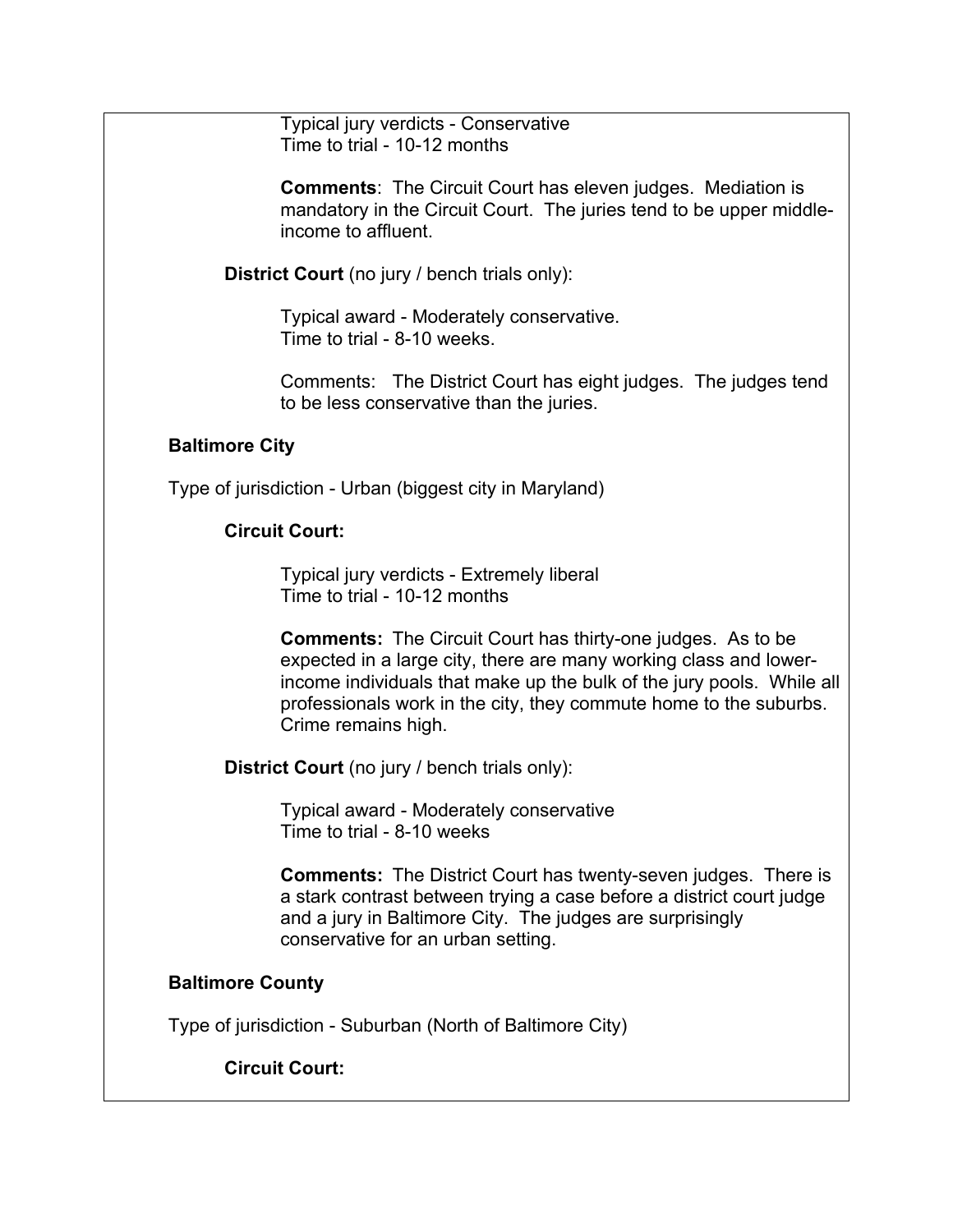Typical jury verdicts - Moderate Time to trial - 12-14 months

Comments: The Circuit Court has seventeen judges. The juries tend to be middle to upper middle-income persons.

**District Court** (no jury / bench trials only):

Typical award - Moderate Time to trial - 8-10 weeks

**Comments**: The District Court has thirteen judges. The awards rendered by the judges tend to be a little less conservative than the juries.

## **Calvert County**

Type of jurisdiction - Rural (Southern Maryland, on Chesapeake)

## **Circuit Court:**

Typical jury verdicts - Conservative Time to trial - 12-14 months

**Comments:** The Circuit Court has two judges. Summary judgments do not get granted very often. The region is traditionally rural and agricultural. However, it is experiencing rapid growth from families moving in from the closer-in Washington, D.C. suburbs. The juries tend to be middle-income and conservative.

## **District Court:**

Typical award - Moderate to liberal Time to trial - 8-10 weeks

**Comments**: There is only one judge in the District Court, and his awards tend to be more liberal than those of the juries.

## **Caroline County**

Type of jurisdiction - Rural (Eastern Shore)

## **Circuit Court:**

Typical jury verdicts - Conservative Time to trial - 10-12 months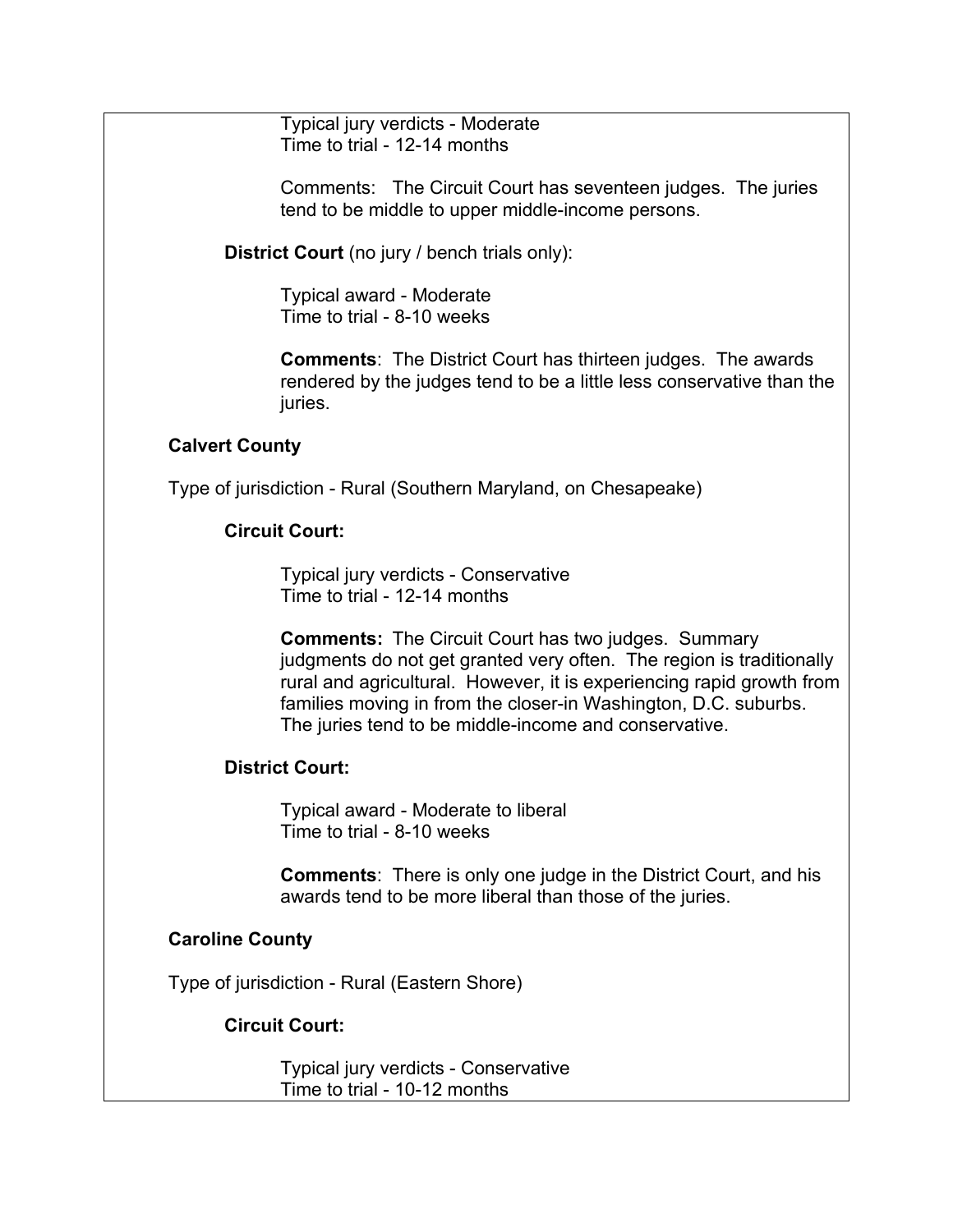**Comments**: The Circuit Court has one judge. The juries tend to be middle to lower middle-income. The region is agricultural.

### **District Court:**

Typical award - A little less conservative than the jury verdicts Time to trial - 8-10 weeks

**Comments:** The District Court has one judge.

## **Carroll County**

Type of jurisdiction - Rural (on Pennsylvania border)

## **Circuit Court:**

Typical jury verdicts - Conservative Time to trial - 8-10 months

**Comments:** The Circuit Court has three judges. The area is traditionally rural but is growing with families moving from the closer-in Baltimore suburbs.

## **District Court:**

Typical award - Conservative Time to trial - 8-10 weeks

**Comments:** The District Court has two judges.

## **Cecil County**

Type of jurisdiction - Rural (on Pennsylvania border)

## **Circuit Court:**

Typical jury verdicts - Conservative Time to trial - 10-12 months

**Comments:** The Circuit Court has three judges. The juries tend to be middle-income.

## **District Court:**

Typical award - Conservative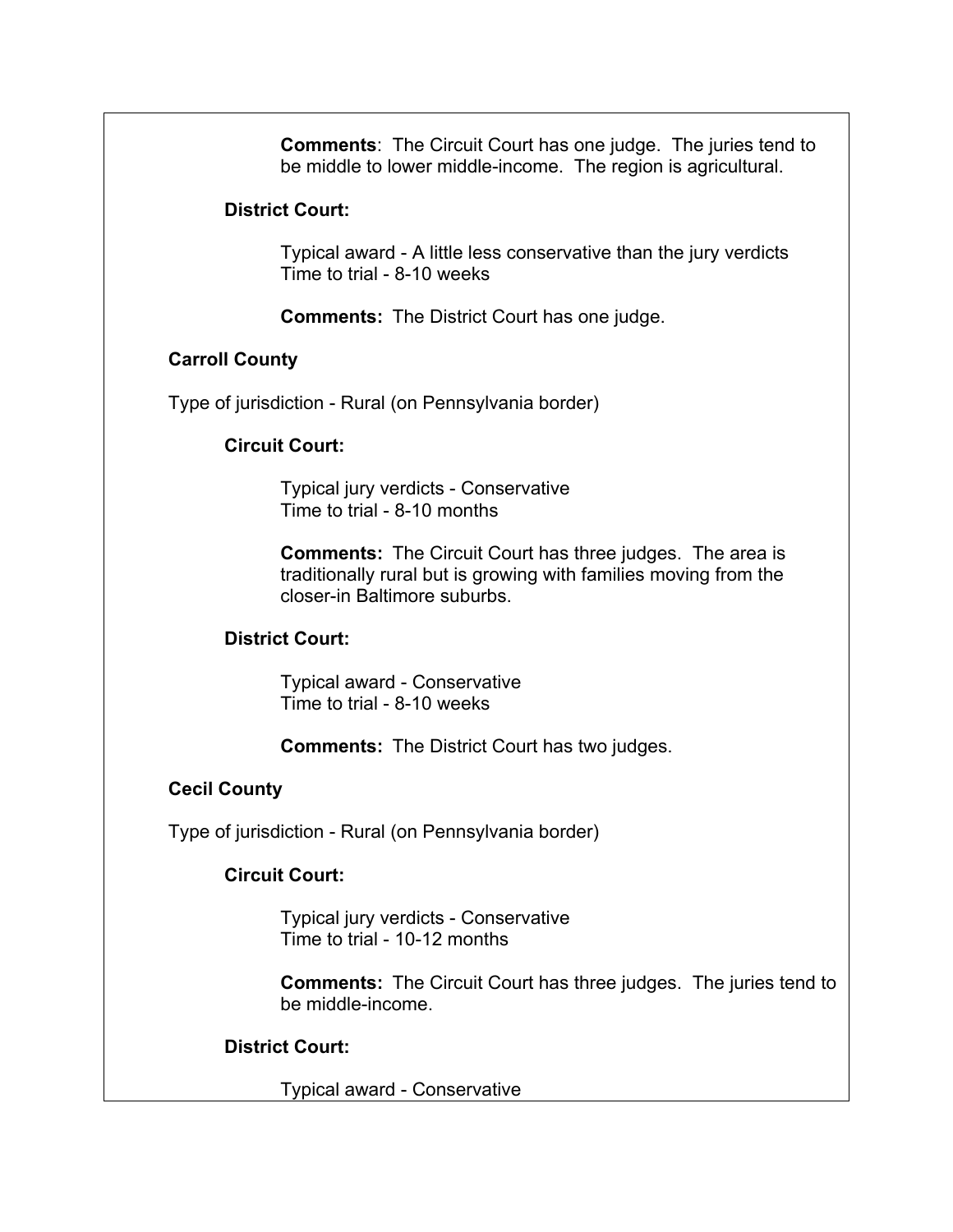Time to trial - 8-10 weeks

**Comments:** The District Court has two judges.

## **Charles County**

Type of jurisdiction - Suburban/rural (Southern Maryland)

## **Circuit Court:**

Typical jury verdicts - Moderate to conservative Time to trial - 8-10 months

**Comments:** The Circuit Court has four judges. This is another traditionally rural area with some agriculture. It too is experiencing growth from families moving further out from the Washington, D.C. suburbs.

## **District Court:**

Typical award - Moderate Time to trial - 8-10 weeks

**Comments:** The District Court has two judges. The awards of the judges tend to be less conservative than the jury awards.

## **Dorchester County**

Type of jurisdiction - Rural/agricultural (Eastern Shore)

## **Circuit Court:**

Typical jury verdicts - Conservative Time to trial - 10-12 months

**Comments:** The Circuit Court has one judge. The region is agricultural with large farms and watermen. Juries tend to be middle-income.

## **District Court:**

Typical award - Conservative Time to trial - 8-10 weeks

**Comments**: The District Court also has just one judge, and he is generally very conservative in cases involving personal injury.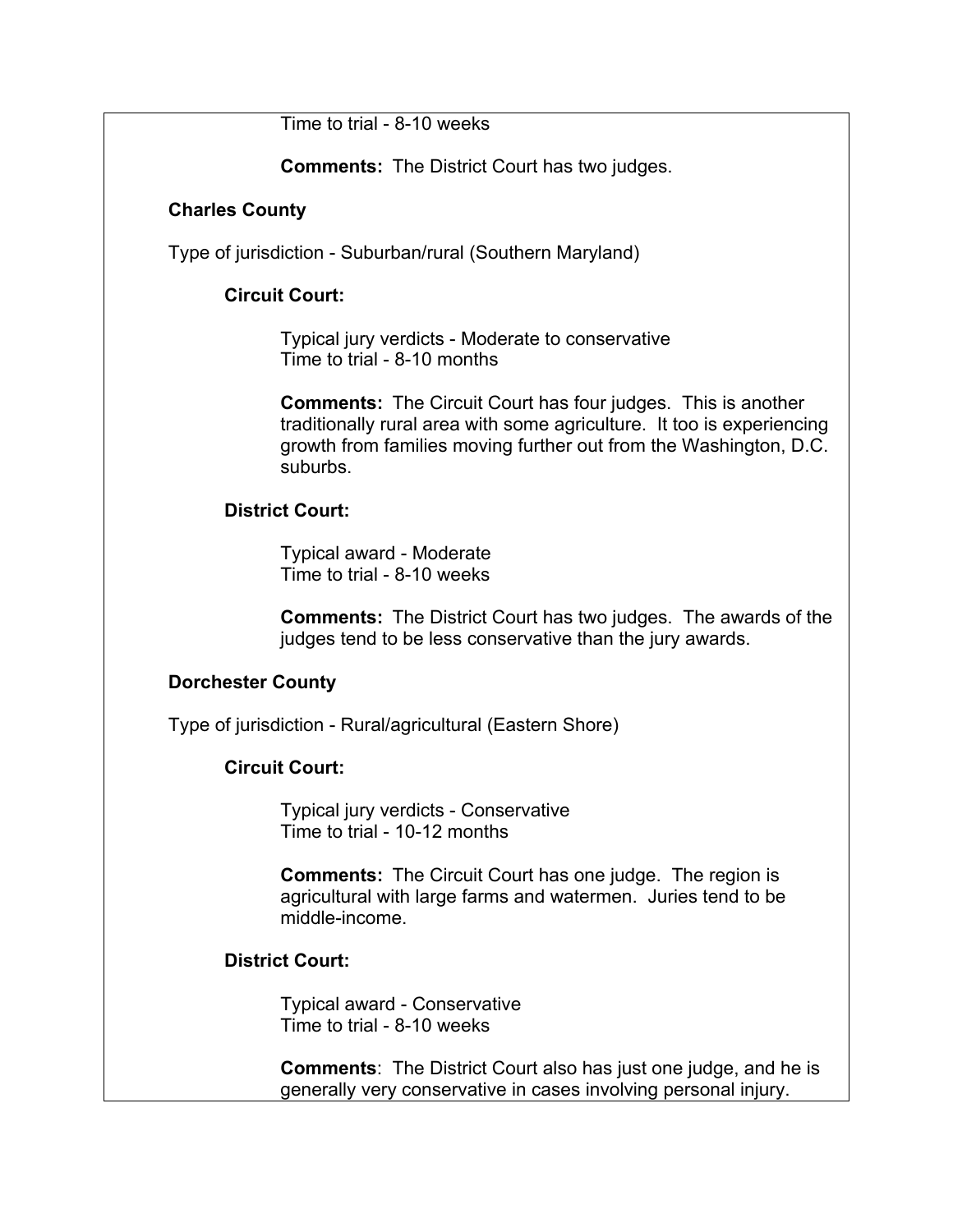## **Frederick County**

Type of jurisdiction - Rural (Western Maryland)

Circuit Court:

Typical jury verdicts - Moderately conservative Time to trial - 10 months

**Comments**: There are four judges on the Circuit Court. The region is experiencing growth from families coming from the outer Baltimore and Washington, D.C. suburbs. There is "new money" to be found in Frederick as well as middle-income families and farmers.

#### **District Court:**

Typical award - Moderate Time to trial - 8-10 weeks

**Comments:** The District Court has three judges and tends to be less conservative than the juries.

#### **Garrett County**

Type of jurisdiction - Rural/mountainous (Furthest western county, surrounded by West Virginia)

## **Circuit Court:**

Typical jury verdicts - Conservative Time to trial - 10-12 months

**Comments:** There is one judge on the Circuit Court. The region lies within the Appalachian Mountains and there are plenty of country folks. Juries tend to be middle to lower-income persons.

## **District Court:**

Typical award - Conservative Time to trial - 8-10 weeks

**Comments:** There is one District Court judge. His awards tend to be conservative.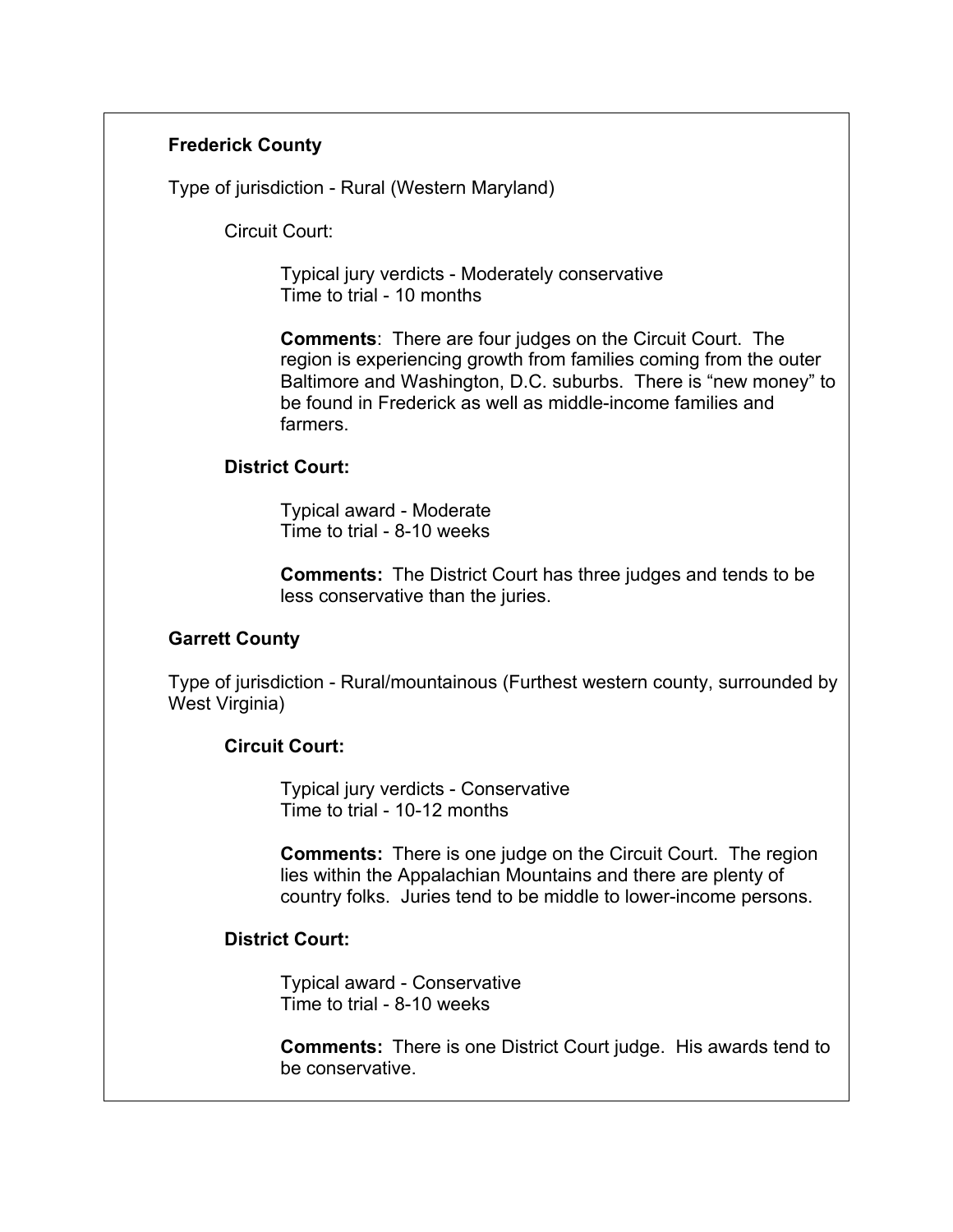## **Harford County**

Type of jurisdiction - Rural/suburban (borders Pennsylvania)

### **Circuit Court:**

Typical jury verdicts - Conservative Time to trial - 10-12 months

**Comments:** There are six Circuit Court judges. Traditionally a rural area, Harford County is becoming more suburban as families move further out from the Baltimore suburbs. The juries tend to be middle-income.

## **District Court:**

Typical award - Conservative Time to trial - 8-10 weeks

**Comments:** There are four District Court judges. Their awards tend to be moderate.

## **Howard County**

Type of jurisdiction - Suburban (between Baltimore and D.C.)

#### **Circuit Court:**

Typical jury verdicts - Moderately conservative Time to trial - 8-10 months

**Comments:** There are five judges on the Circuit Court. The region is middle-income to affluent and has workers commuting to both Baltimore and Washington, D.C.

## **District Court:**

Typical award - Moderately conservative Time to trial - 8-10 weeks

**Comments:** There are five judges on the District Court.

## **Kent County**

Type of jurisdiction - Rural (Furthest county on Eastern Shore)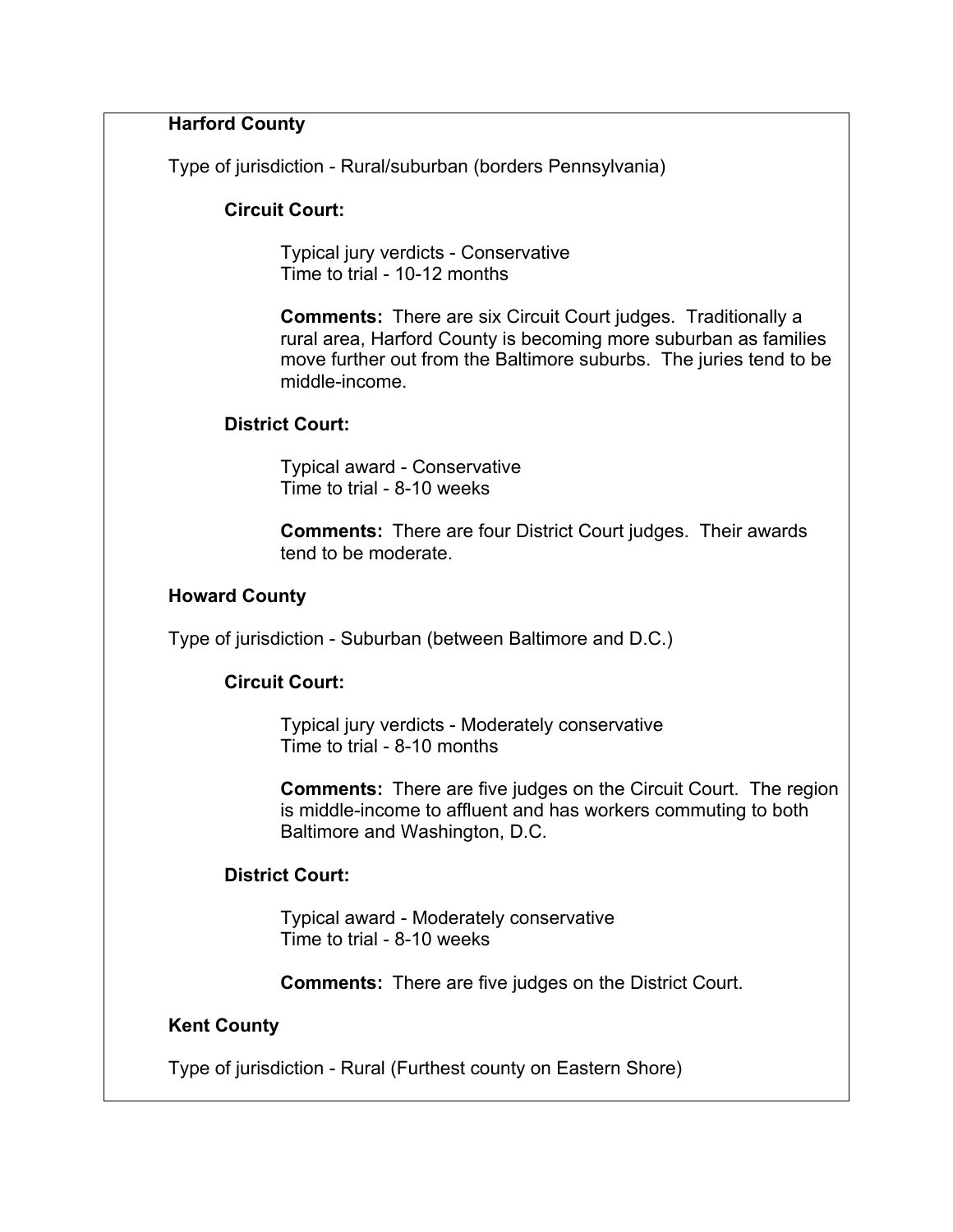## **Circuit Court:**

Typical jury verdicts - Conservative Time to trial - 10-12 months

**Comments:** There is one Circuit Court judge. The region is agricultural and juries tend to be middle to lower middle-income.

#### **District Court:**

Typical award - Conservative Time to trial - 8-10 weeks

**Comments:** There is one District Court judge.

#### **Montgomery County**

Type of jurisdiction - Suburban/Affluent (North of D.C. on Virginia border)

#### **Circuit Court:**

Typical jury verdicts - Moderate to conservative Time to trial - 12 months

**Comments:** There are twenty-one Circuit Court judges. Montgomery County is a culturally-diverse region, ranging from urban areas closer to Washington, D.C. with lower-income persons to very affluent suburbs to more rural areas with some farmland at its outer reaches. The juries tend to be well educated, but if they find causation, they may be willing to give a high verdict.

#### **District Court:**

Typical award - Moderate Time to trial - 8-10 weeks

**Comments:** There are eleven District Court judges. As a group, the judges cannot be classified with one etiology. There are some who tend to be more conservative than the others, and others who tend to be more liberal than the others.

#### **Prince George's County**

Type of jurisdiction - Urban/suburban (surrounds D.C.)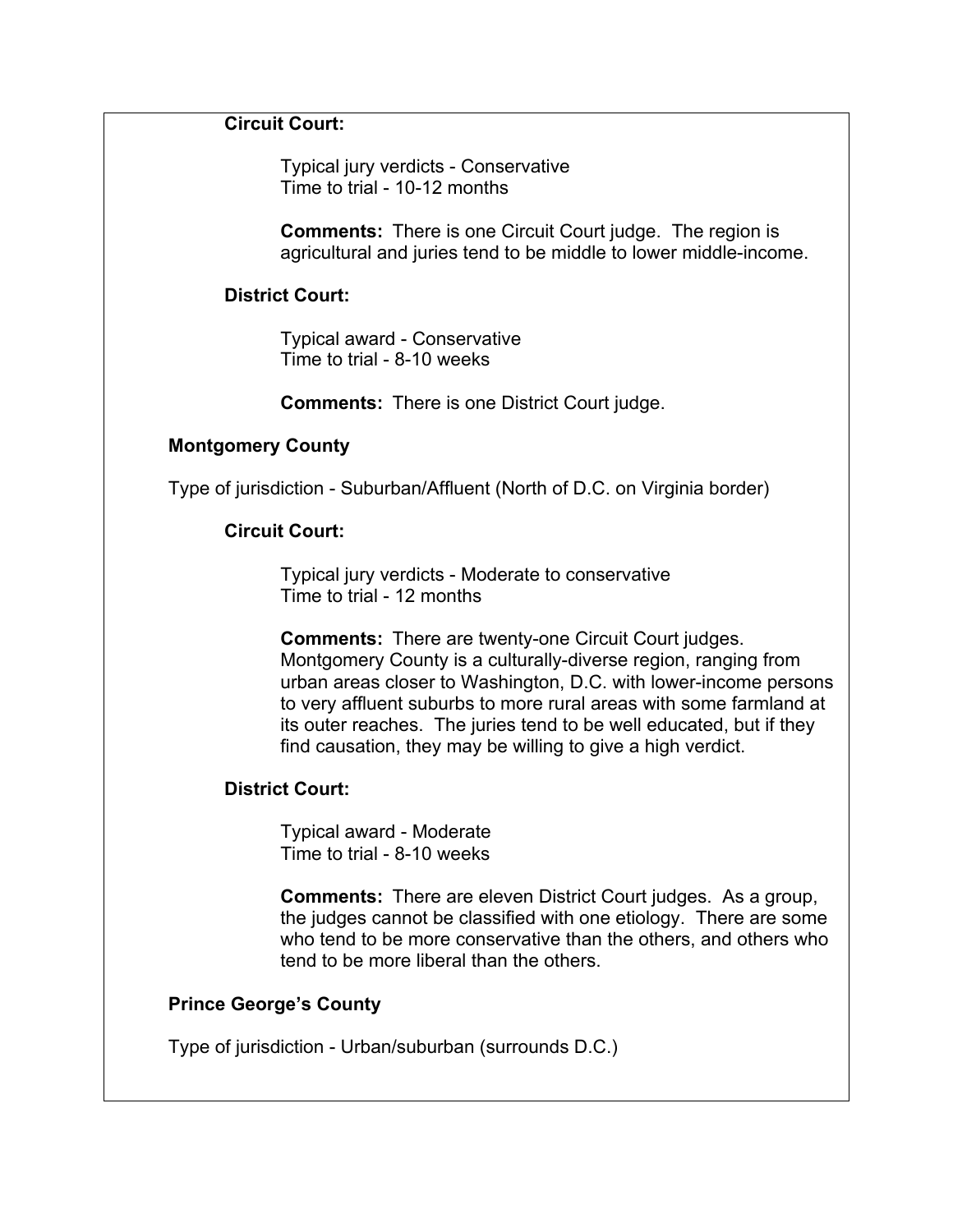## **Circuit Court:**

Typical jury verdicts - Very liberal Time to trial - 10-12 months

**Comments:** Prince George's County is the second largest jurisdiction in Maryland with twenty-three judges. Many of its residents are federal government employees. The county has in recent years experienced troubles with its schools and with crime. The juries tend to be middle-income and liberal to moderate.

#### **District Court:**

Typical award - Liberal Time to trial - 8-10 weeks

**Comments:** The District Court has fifteen judges. The dockets are frequently overbooked, and it is not rare for a trial to be continued by the court on the day of trial because of too busy of a docket. Continued cases are being scheduled 4-10 months later. The judges are quite busy in District Court and appreciate anything that speeds a case along.

### **Queen Anne's County**

Type of jurisdiction - Rural (Eastern Shore)

## **Circuit Court:**

Typical jury verdicts - Conservative Time to trial - 10-12 months

**Comments:** The Circuit Court for Queen Anne's County has one judge. While this region is still considered rural, there is an increased number of retirees from the Baltimore and Washington, D.C. areas, as well as a growing number of individuals moving to this area from the Baltimore and Washington, D.C. areas and continuing to work on the western shore. The juries tend to be middle to upper-income and conservative.

## **District Court:**

Typical award - Moderately conservative Time to trial - 8-10 weeks

**Comments:** There is one District Court judge in Queen Anne's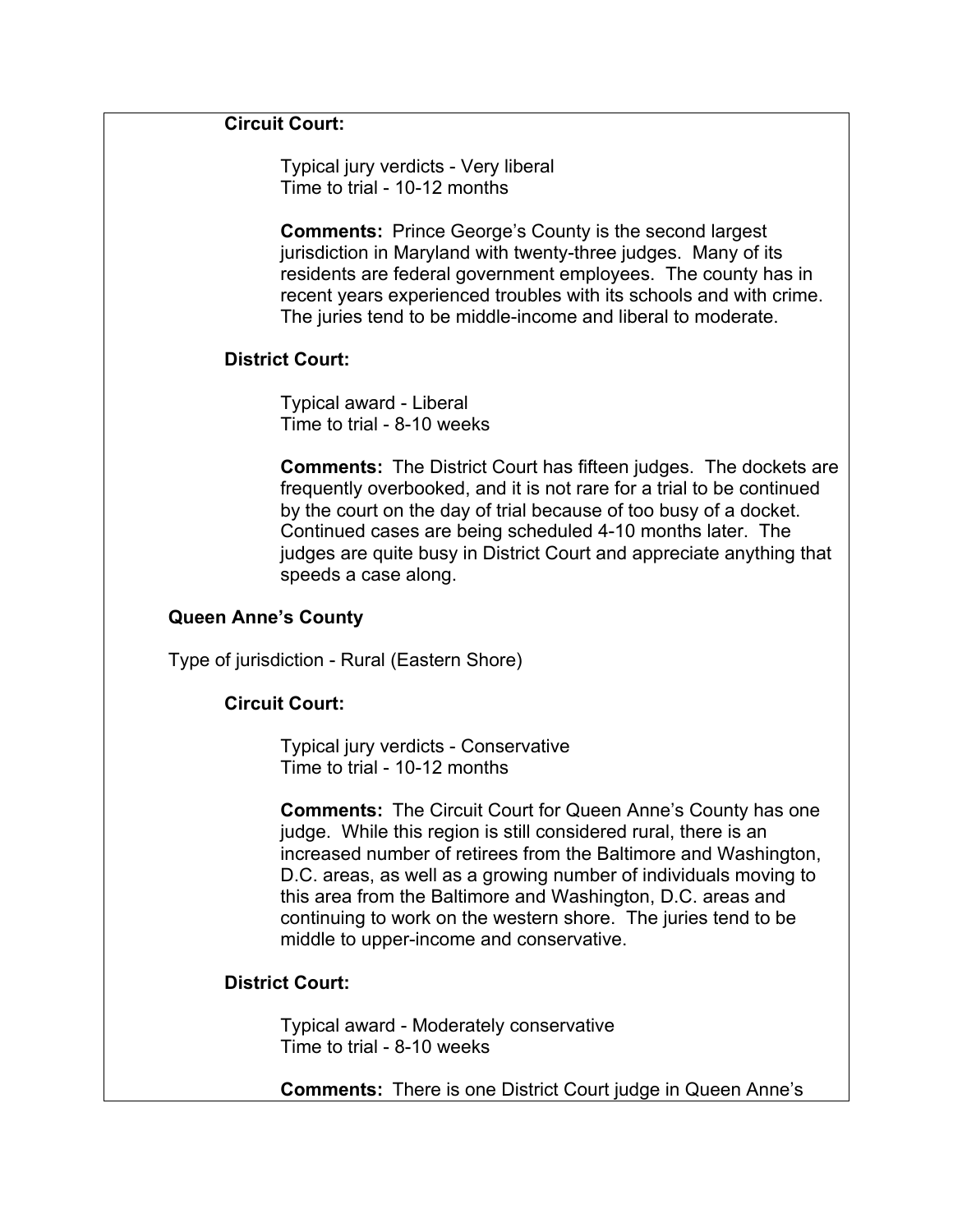County.

## **St. Mary's County**

Type of jurisdiction - Rural (furthest Southern county)

## **Circuit Court:**

Typical jury verdicts - Moderate to conservative Time to trial - 10-12 months

**Comments**: The Circuit Court for St. Mary's County has three judges. While this region is primarily rural and agricultural, it has a sizeable contingent of military at the Patuxent River Naval Base. Juries tend to be middle-income.

## **District Court:**

Typical award - Moderately conservative Time to trial - 8-10 weeks

**Comments:** The District Court has only one judge.

## **Somerset County**

Type of jurisdiction - Rural (Eastern Shore)

## **Circuit Court:**

Typical jury verdicts - Conservative Time to trial - 10-12 months

**Comments:** The Circuit Court has one judge. This region is primarily populated with farmers and watermen. The juries tend to be middle to lower middle-income.

## **District Court:**

Typical award - Conservative Time to trial - 8-10 weeks

**Comments**: There is only one District Court judge.

## **Talbot County**

Type of jurisdiction - Rural (Eastern Shore)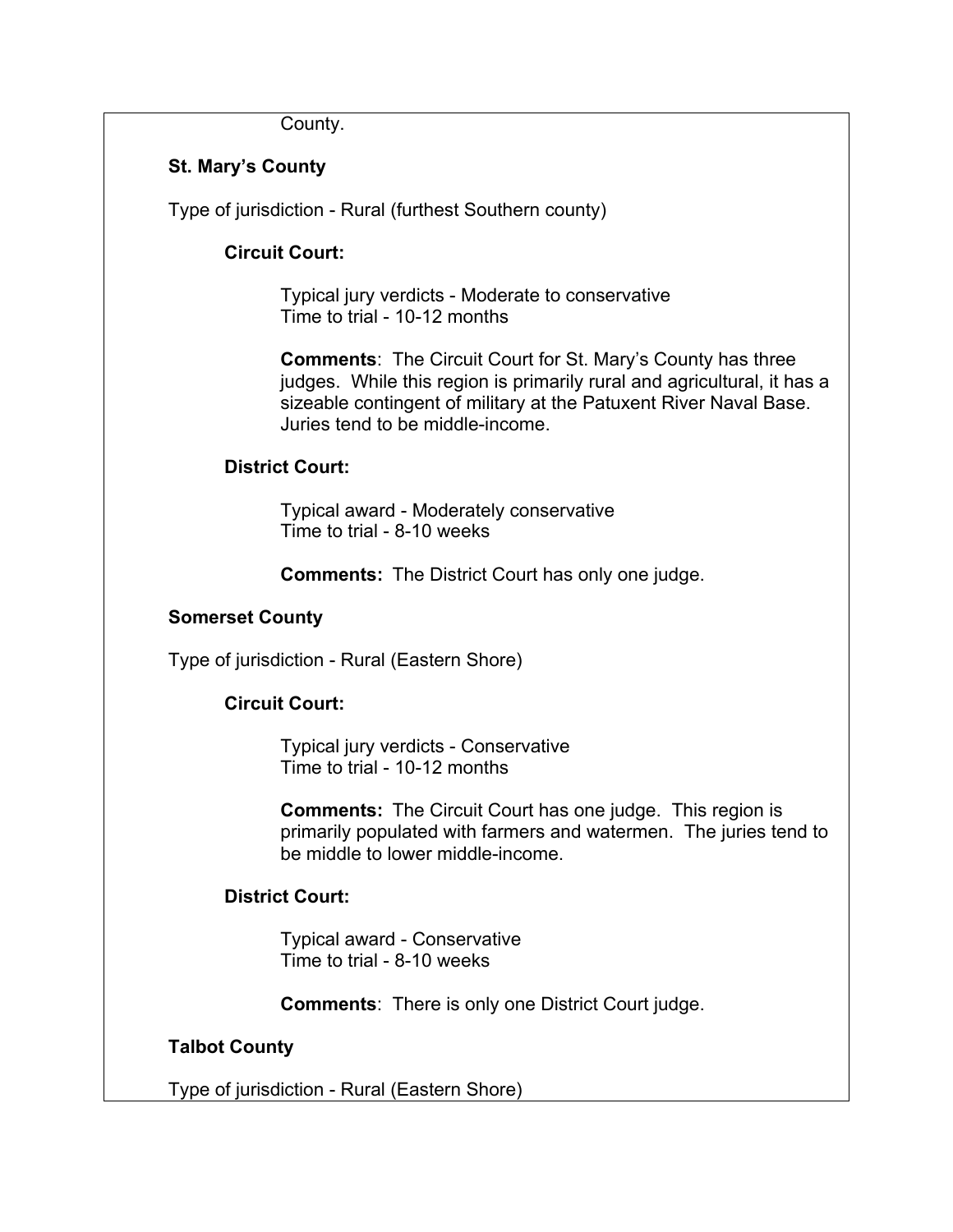#### **Circuit Court:**

Typical jury verdicts - Conservative Time to trial - 10-12 months

**Comments:** The Circuit Court has one judge. The region is primarily agricultural and rural with the juries tending to be middleincome.

### **District Court:**

Typical award - Conservative Time to trial - 8-10 weeks

**Comments:** There is only one judge in the District Court.

## **Washington County**

Type of jurisdiction - Rural/mountainous (Western panhandle)

## **Circuit Court:**

Typical jury verdicts - Conservative Time to trial - 10-12 months

**Comments:** The Circuit Court has five judges. The residents of the region primarily tend to be in agriculture and industry. The juries tend to be middle-income.

#### **District Court:**

Typical award - Conservative to moderate Time to trial - 10-12 weeks

**Comments**: There are only two District Court judges.

## **Wicomico County**

Type of jurisdiction - Rural (Eastern Shore)

## **Circuit Court:**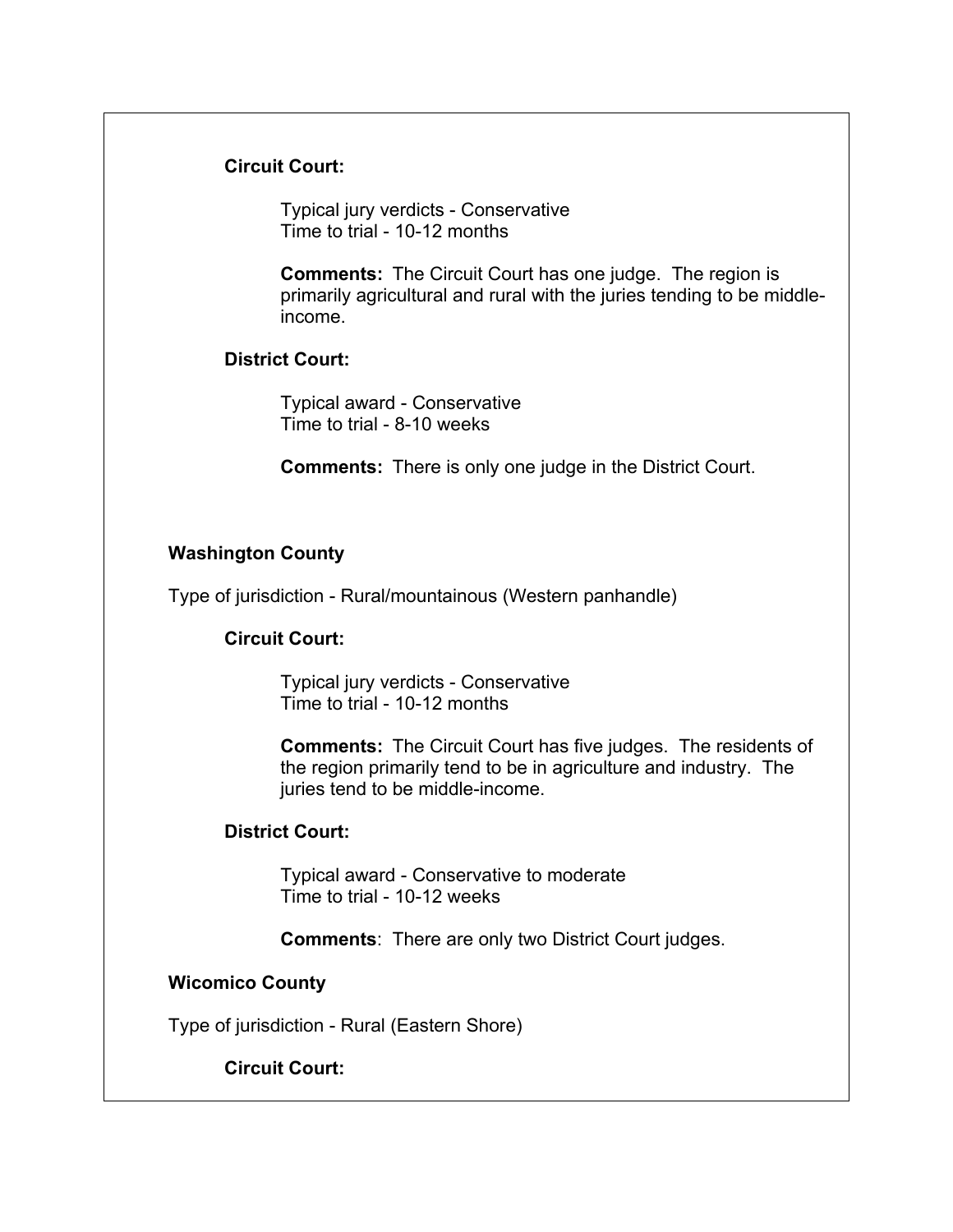Typical jury verdicts - Conservative Time to trial - 10-12 months

**Comments**: The Circuit Court has three judges. The majority of residents live in the Salisbury area which is a medium-size city. The juries tend to be middle-income.

## **District Court:**

Typical award - Moderately conservative Time to trial - 8-10 weeks

**Comments:** There are two judges in the District Court.

## **Worcester County**

Type of jurisdiction - Rural (Eastern Shore)

## **Circuit Court:**

Typical jury verdicts - Conservative Time to trial - 10-12 months

**Comments:** There are three judges in the Circuit Court. While the area remains primarily agricultural, there are a sizeable number of retirees from the Washington, D.C. and Baltimore regions which now take up residence in the areas near the Maryland beaches. This region is home of the popular vacation destinations of the Maryland beaches. During the summer months, the population of Ocean City, Maryland increases into the hundreds of thousands.

## **District Court:**

Typical award - Conservative Time to trial - 8-10 weeks

**Comments**: The District Court has two judges.

## **STATE APPELLATE COURTS**

**Court of Appeals**

**Jurisdiction:** All civil and criminal matters. **Right of appeal:** By petition for writ of certiorari.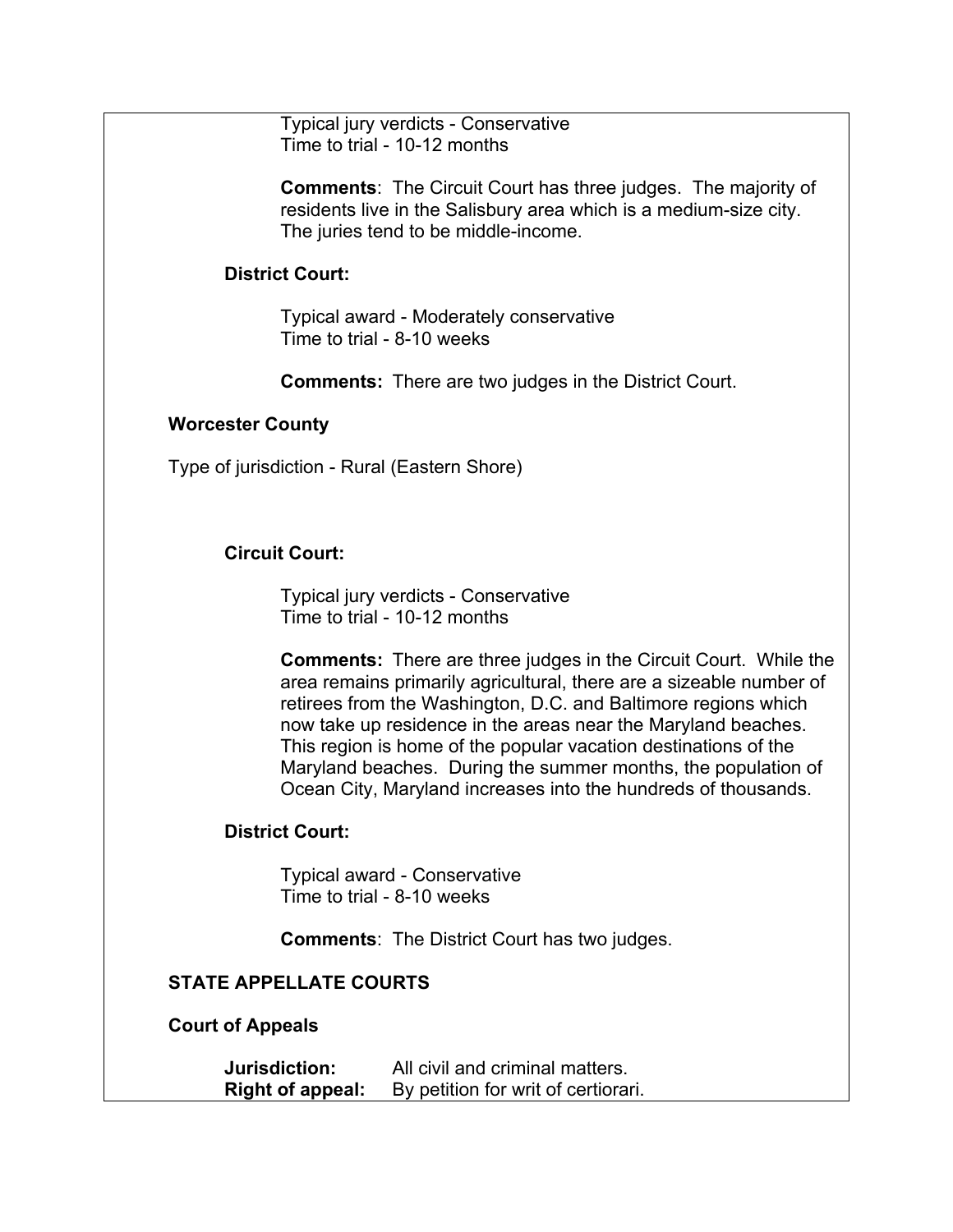**Time to decision**: 6 months

**Comments:** The Maryland Court of Appeals is the Supreme Court in Maryland. It always sits in banc (with all seven members). It sits nine months out of the year, taking off the summer.

The only case that has an automatic right of appeal to the Court of Appeals is a death penalty criminal case. Short of that, a civil case is only heard when the court removes an appeal from the Court of Special Appeals or when the court grants a petition for writ of certiorari. If a party loses in Court of Special Appeals, they can file a Petition for Writ of Certiorari requesting that the Court of Appeals review the lower court's decision. Based on statistics kept by the Court of Appeals, the court grants one out of every seven petitions. On the average, 700 petitions were filed over the past three years and approximately 110 were granted.

It normally takes the Court of Appeals a minimum of six months to publish an opinion. Most, but not all, of the Court's opinions are published.

#### **Court of Special Appeals**

| Jurisdiction:           | All civil and criminal matters.   |
|-------------------------|-----------------------------------|
| <b>Right of appeal:</b> | As a matter of right - automatic. |
| <b>Decision Time:</b>   | 4 to 6 months                     |

**Comments:** The Maryland Court of Special Appeals is the intermediate appellate court in Maryland. The Court of Special Appeals is comprised of thirteen judges from appellate districts throughout the State of Maryland. They sit in groups of three. One of the three judges is normally assigned to write the opinion before oral argument. An appeal to the Court of Special Appeals must be filed within 30 days of the entry of judgment from the trial court. The court will then decide whether the case should be set in for a pre-hearing conference. A Scheduling Order will be entered into where the Appellant (the party appealing) will be assigned a date to have their brief filed. The Appellee then has 30 days to file a response thereafter. Hearings are normally set approximately six months later. It takes an additional four to six months to get an opinion. Most Court of Special Appeal's opinions are unreported (and therefore hold no precedential value other than the case at hand). From start to finish, the appeal process is normally fourteen to sixteen months.

Since a losing party has the automatic right of appeal, the Court of Special Appeals is inundated with both civil and criminal appeals. As a result, most opinions are case specific and may be unpublished.

## **FEDERAL TRIAL COURTS**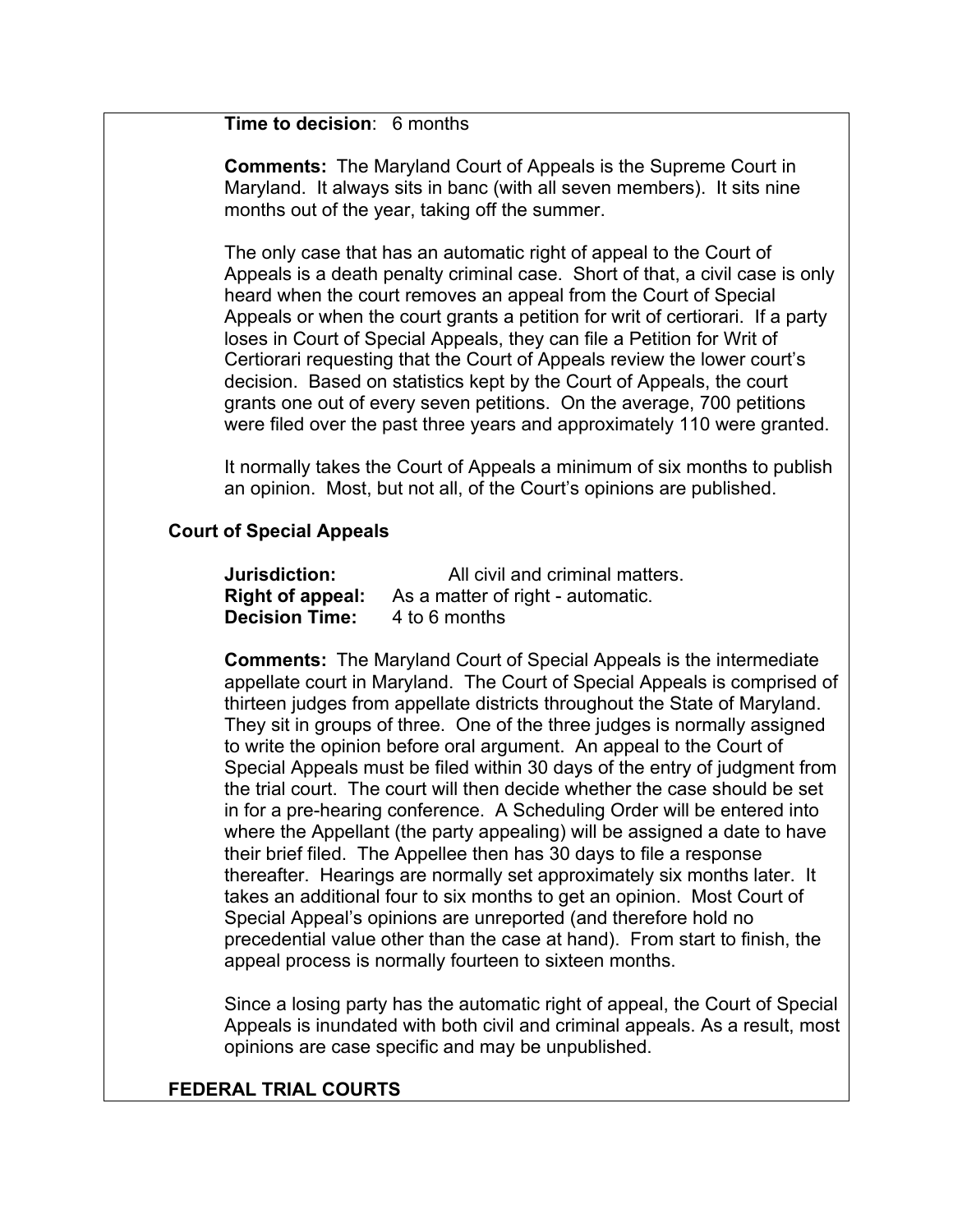**United States District Court for the District of Maryland, Northern, Division, Baltimore**

**Chief Judge:** Benson Everett Legg **Clerk of the Court:** Felicia Cannon

**Type of Jurisdiction:** The Northern Division ranges from rural to urban and is comprised of the following counties: Garrett, Allegany, Washington, Frederick, Carroll, Baltimore, Harford, Cecil, Montgomery, Howard, Kent, Queen Anne's, Talbot, Caroline, Dorchester, Wicomico, Somerset, Worcester, and Baltimore City.

**Typical Jury Verdicts**: Moderate to conservative

**Time to Trial**: 12 to 14 months

**Comments:** The Northern Division is comprised of eight judges and six magistrates.

### **United States District Court for the District of Maryland, Southern Division, Greenbelt**

**Type of Jurisdiction:** The Southern Division is suburban and is comprised of the remaining Maryland counties of: Anne Arundel, Prince George's, Charles, Calvert, and St. Mary's.

**Typical Jury Verdicts:** Typically, the Southern Division is slightly more conservative than the Northern District.

**Time to Trial:** 12 to 14 months

**Comments**: The Southern Division represents a smaller geographic area and is comprised of four judges and four magistrates.

## **FEDERAL APPELLATE COURT**

## **United States Court of Appeals for the Fourth Circuit**

**Location:** Richmond, Virginia **Circuit Justice**: John G. Roberts **Chief Judge:** William Wilkins **Jurisdiction:** All civil and criminal matters **Right of Appeal:** As a matter of right – automatic **Time to Decision**: 1 to 2 years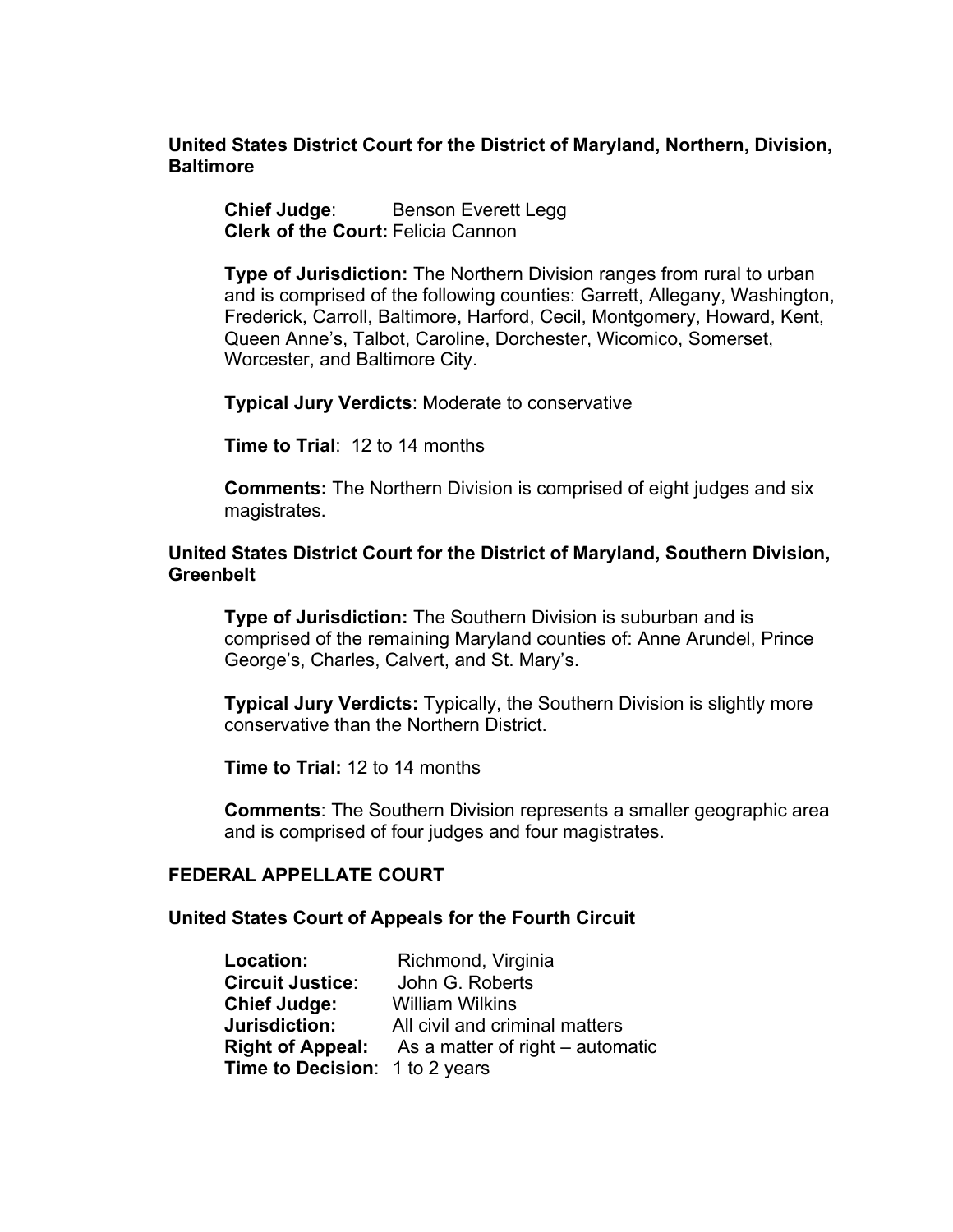| <b>B.</b> Appellate Courts                                                                                                                                                                                                                                                                                                                                                                                                                                                                                                                                                                                                                                                                                                                                                                                                                                                                                                                       |  |
|--------------------------------------------------------------------------------------------------------------------------------------------------------------------------------------------------------------------------------------------------------------------------------------------------------------------------------------------------------------------------------------------------------------------------------------------------------------------------------------------------------------------------------------------------------------------------------------------------------------------------------------------------------------------------------------------------------------------------------------------------------------------------------------------------------------------------------------------------------------------------------------------------------------------------------------------------|--|
| <b>Appeal From the District Court</b>                                                                                                                                                                                                                                                                                                                                                                                                                                                                                                                                                                                                                                                                                                                                                                                                                                                                                                            |  |
| District Court to Circuit Court - Any party in a civil case may appeal by<br>filing an order for appeal with the clerk of the District Court within 30 days<br>from the date of the final judgment. In a small claims case, the appeal will<br>be heard de novo as if there had never been a prior hearing or judgment.<br>In a controversy which exceeds \$5,000, the appeal will be heard on the<br>record. MD. CODE ANN. §§ 12-401 to 12-404.                                                                                                                                                                                                                                                                                                                                                                                                                                                                                                 |  |
| To secure appellate review in the circuit court, a notice of appeal must be<br>filed with the clerk of the District Court within 30 days after entry of the<br>judgment or order denying the motion. The party requesting the appeal<br>will be required to pay the clerk the cost of preparing a transcript, if a<br>transcript is necessary (cases heard on the record). The transcript must<br>be ordered, in writing, from the clerk of the District Court within 10 days<br>after the date the first notice of appeal is filed. The transcript must<br>contain: a transcript of all testimony or that part of the testimony that the<br>parties agree is necessary for the appeal and; transcription of any other<br>proceeding relevant of the appeal pursuant to Rule 16-504.<br>Obtaining a transcript could take up to several months, thereby making an<br>appeal from the District Court to the Circuit Court a very lengthy process. |  |
| <b>Appeal from Circuit Court</b>                                                                                                                                                                                                                                                                                                                                                                                                                                                                                                                                                                                                                                                                                                                                                                                                                                                                                                                 |  |
| Circuit Court to Court of Special Appeals - To secure an appeal to the<br>Court of Special Appeals from the Circuit Court, a notice of appeal must<br>be filed with the clerk of the Circuit Court within 30 days after entry of the<br>judgment or order from which the appeal is taken. A filing fee will be<br>charged and must be paid. The appellant (party making the appeal) must<br>order a copy of the transcript in writing from the court stenographer within<br>10 days after the date the first notice of appeal is filed in all other actions<br>or after the date of an order pursuant to Md. Rule 8-411.                                                                                                                                                                                                                                                                                                                         |  |
| Court of Special Appeals to Court of Appeals - To secure appeal to<br>the Court of Appeals from the Court of Special Appeals, generally, a writ<br>of certiorari is required. (See Rule 8-301 for the other two methods). A<br>petition for writ of certiorari may be filed either before or after the Court of<br>Special Appeals has rendered a decision, but not later than 15 days after<br>the Court of Special Appeals issues its mandate. The petition will contain<br>the information set forth in Md. Rule $8-303(b)(1)(A)-(E)$ , and upon<br>submission of the petition the Court of Appeals will grant or deny the<br>appeal.                                                                                                                                                                                                                                                                                                         |  |
| <b>Procedural</b>                                                                                                                                                                                                                                                                                                                                                                                                                                                                                                                                                                                                                                                                                                                                                                                                                                                                                                                                |  |
| Venue<br>А.                                                                                                                                                                                                                                                                                                                                                                                                                                                                                                                                                                                                                                                                                                                                                                                                                                                                                                                                      |  |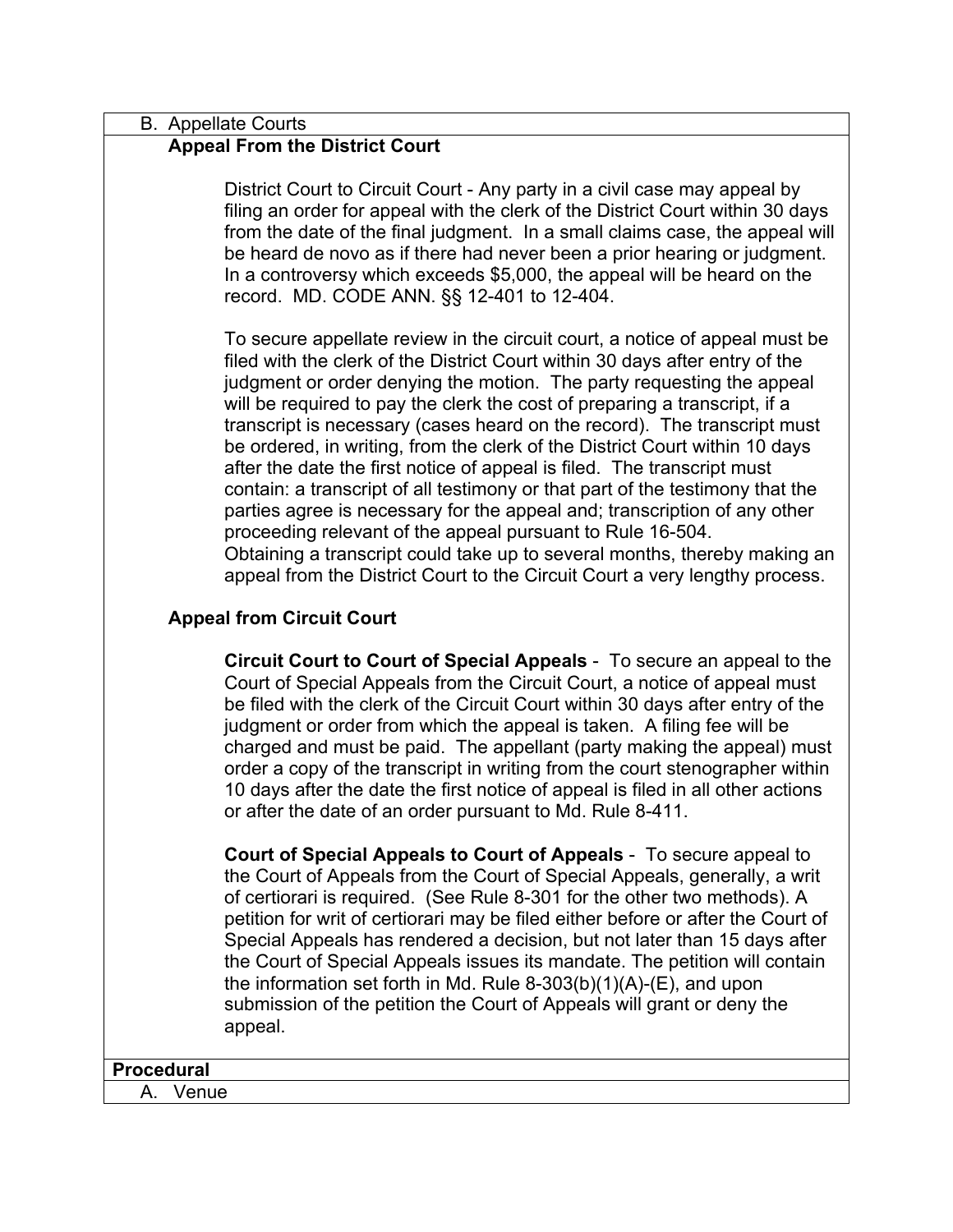| Generally Venue is covered under Md. Cts. & Jud. Proc. §6-201. In civil actions<br>the action should be brought in a county where the Defendant resides, carries on<br>a regular business, is employed or habitually engages in a vocation. In addition,<br>a corporation also may be sued where it maintains its principle offices in the<br>State. If there are multiple defendants then the preference is a venue where all<br>defendants can be sued. If there is more than one defendant and there is no<br>single venue applicable to all defendants then all defendants may be sued in a<br>county in which any one of them could be sued, or in the county where the cause<br>of action arose. Md. Statute Cts. & Jud. Proc. Article §6202 provides places for<br>additional venue. These include where the Plaintiff resides when a corporation<br>has no principle place of business in the state, where the cause of action arose<br>for a tort claim based on negligence, and any County in the State when the                                                                                                                                              |
|-------------------------------------------------------------------------------------------------------------------------------------------------------------------------------------------------------------------------------------------------------------------------------------------------------------------------------------------------------------------------------------------------------------------------------------------------------------------------------------------------------------------------------------------------------------------------------------------------------------------------------------------------------------------------------------------------------------------------------------------------------------------------------------------------------------------------------------------------------------------------------------------------------------------------------------------------------------------------------------------------------------------------------------------------------------------------------------------------------------------------------------------------------------------------|
| action for damages is against a non-resident individual.                                                                                                                                                                                                                                                                                                                                                                                                                                                                                                                                                                                                                                                                                                                                                                                                                                                                                                                                                                                                                                                                                                                |
| <b>B.</b> Statute of Limitations<br>In general, a civil action at law shall be filed within three years from the date it<br>accrues unless another provision of the Code provides a different period of time<br>within which an action shall be commenced. Md. Code Ann., [Cts. & Jud. Proc.] §<br>5-101 (1999). In the past, Maryland applied a "date of the wrong" rule to<br>determine when a cause of action accrues; now, Maryland generally applies the<br>discovery rule, which provides that a cause of action accrues when a plaintiff in<br>fact knows or reasonably should know of the wrong. Martin Marietta Corp. v.<br>Gould, Inc., 70 F.3d 768 (4th Cir. 1995).<br>For medical malpractice cases, there is a three year statute of limitations from<br>date of discovery, or a five year statute of limitations from the date of the injury,<br>whichever is shorter. Maryland Code, Cts. and Jud. Proc., 5-109<br>For minors, the first day of the statute of limitations period is the minor's<br>eighteenth birthday. Maryland Code, Cts and Jud. Proc. § 5-201; Mason v.<br>Board of Education of Baltimore County, 375 Md. 504, 826 A.2d 433 (2003) |
| C. Time for Filing An Answer                                                                                                                                                                                                                                                                                                                                                                                                                                                                                                                                                                                                                                                                                                                                                                                                                                                                                                                                                                                                                                                                                                                                            |
| Under Md. Rules 2-321 a party shall file an answer to an original Complaint,<br>Counter-Claim, Cross-Claim or Third-Party Claim within 30 days after being<br>served. However, a Defendant who is served with an original pleading outside of<br>the State but within the United States shall file an Answer within 60 days after<br>being served. The time for filing an Answer is extended when a Motion to<br>dismiss under Md. Rule Civ. Pro. 2-322 is filed. The extension lasts for 15 days<br>after the entry of the Court's Order on the Motion or 15 days after service of a<br>more definite statement if that is required in the Court Order.                                                                                                                                                                                                                                                                                                                                                                                                                                                                                                                |
| D. Dismissal Re-Filing of Suit                                                                                                                                                                                                                                                                                                                                                                                                                                                                                                                                                                                                                                                                                                                                                                                                                                                                                                                                                                                                                                                                                                                                          |
| Any time before any Defendant answers the suit, the Plaintiff can voluntarily<br>dismiss the lawsuit without leave of court. However, after any Defendnat has<br>answered the suit, dismissals without prejudice requires either consent of all<br>parties, or leave of court.                                                                                                                                                                                                                                                                                                                                                                                                                                                                                                                                                                                                                                                                                                                                                                                                                                                                                          |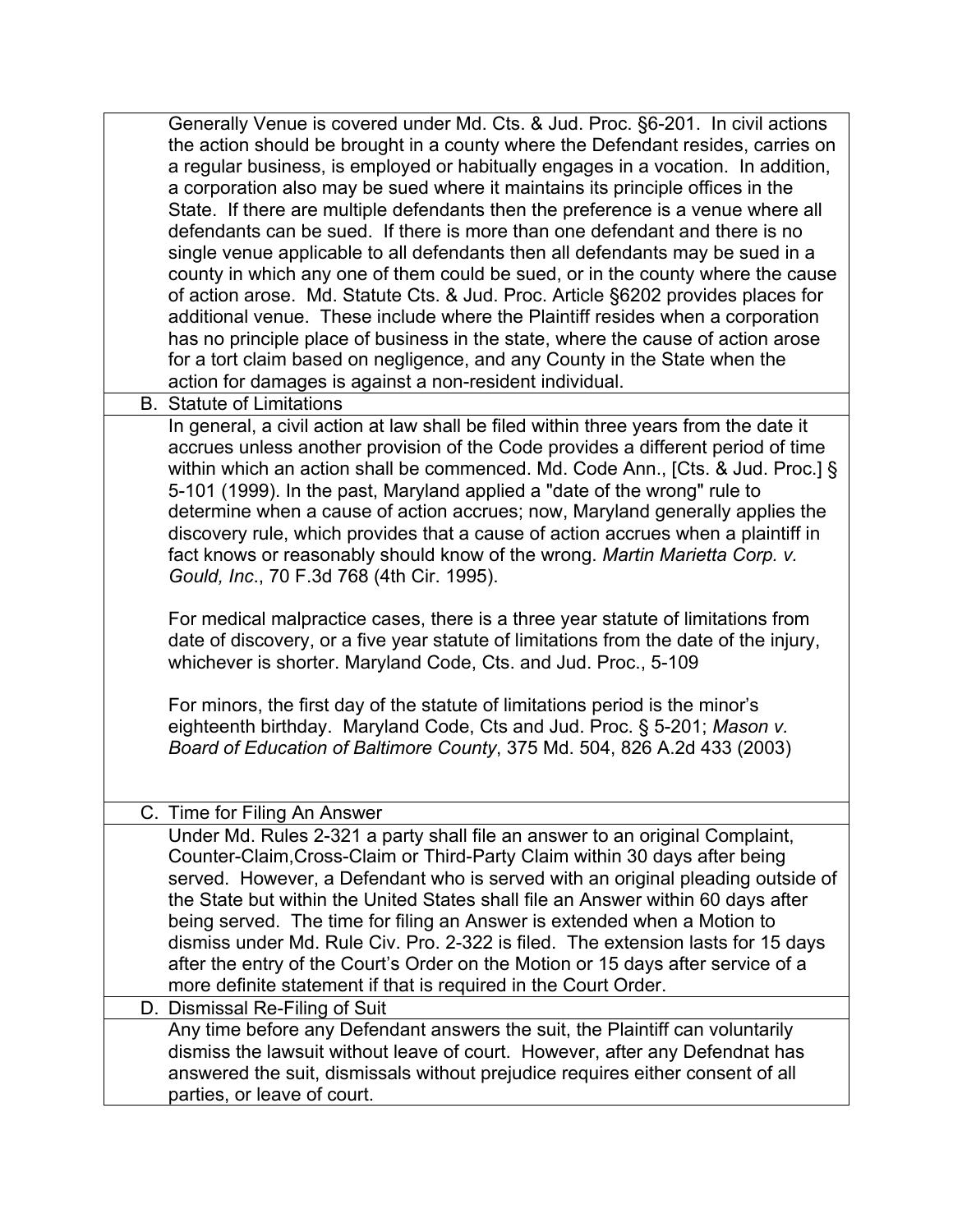| Liability                                                                                                                                                                                                                                                                                                                                                                                                                                                                                                                                                                      |  |  |
|--------------------------------------------------------------------------------------------------------------------------------------------------------------------------------------------------------------------------------------------------------------------------------------------------------------------------------------------------------------------------------------------------------------------------------------------------------------------------------------------------------------------------------------------------------------------------------|--|--|
| A. Negligence                                                                                                                                                                                                                                                                                                                                                                                                                                                                                                                                                                  |  |  |
| Maryland follows the contributory negligence rule which is an affirmative defense<br>that states a plaintiff cannot recover if the plaintiff's negligence is a cause of the<br>injury. Contributory negligence is a complete defense. Where a defendant<br>asserts contributory negligence on the part of the plaintiff, the defendant carries<br>the burden of proof.                                                                                                                                                                                                         |  |  |
| <b>B.</b> Negligence Defenses                                                                                                                                                                                                                                                                                                                                                                                                                                                                                                                                                  |  |  |
| Assumption of the risk is another affirmative defense, which rests upon the<br>plaintiff's consent to relieve the defendant of an obligation of conduct toward him,<br>and to take his chances of harm from a particular risk. In order to establish<br>assumption of the risk in Maryland, the defendant must show that the plaintiff: 1)<br>had knowledge of the risk of the danger; 2) appreciated that risk; and 3)<br>voluntarily confronted the risk of danger.                                                                                                          |  |  |
| A plaintiff who was contributorily negligent may nevertheless recover if the<br>plaintiff was in a dangerous situation and thereafter the defendant had a fresh<br>opportunity of which defendant was aware to avoid injury to the plaintiff and failed<br>to do so.                                                                                                                                                                                                                                                                                                           |  |  |
| Under Maryland law, certain roads or highways are given the status of a favored<br>highway. A motor vehicle on a favored highway (also called the "Boulevard") is<br>the favored vehicle, and the motor vehicle on the unfavored highway is the<br>unfavored motor vehicle. The driver of the unfavored motor vehicle must stop<br>before entering the highway and yield the right-of-way to the favored motor<br>vehicle, provided the favored driver is operating lawfully. The favored driver may<br>assume that the unfavored driver will stop and yield the right-of-way. |  |  |
| C. Gross Negligence, Recklessness, Willful and Wanton Conduct                                                                                                                                                                                                                                                                                                                                                                                                                                                                                                                  |  |  |
| The legal concepts of gross negligence, recklessness, and willful and wanton<br>conduct are generally inapplicable to the typical tort case in Maryland. These<br>concepts may come into play in the award of punitive damages against a<br>tortfeasor, discussed infra.ere                                                                                                                                                                                                                                                                                                    |  |  |
| D. Negligent Hiring and Retention                                                                                                                                                                                                                                                                                                                                                                                                                                                                                                                                              |  |  |
| An employer has a duty not to employ any person who poses an unreasonable<br>risk to other persons who would foreseeably come into contact with that<br>employee because of the employment relationship.                                                                                                                                                                                                                                                                                                                                                                       |  |  |
| An employer who breaches this duty is responsible for any foreseeable injuries or<br>damages caused by the conduct or actions of any such employee.                                                                                                                                                                                                                                                                                                                                                                                                                            |  |  |
| <b>Negligent Entrustment</b><br>Е.                                                                                                                                                                                                                                                                                                                                                                                                                                                                                                                                             |  |  |
| A person is liable for negligent entrustment who, directly or through a third<br>person, supplies an item of personal property for the use of another, who, the<br>person knows or has reason to know, is likely, because of youth, inexperience, or<br>otherwise, to use it in a manner involving an unreasonable risk of harm to himself<br>or herself or to others.                                                                                                                                                                                                         |  |  |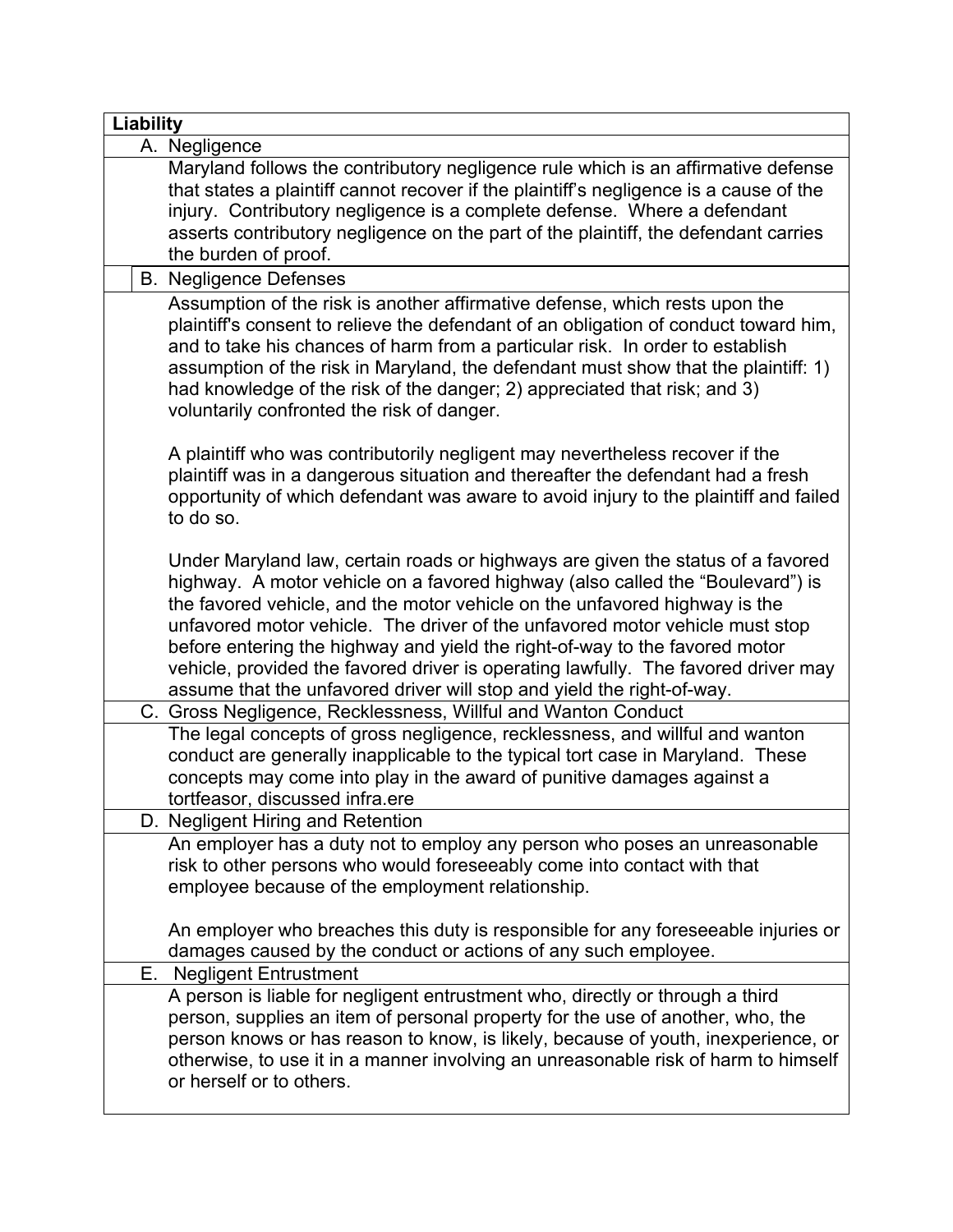| F. Dram Shop                                                                                                                                                                                                                                                                                                                                                                                                                                                                                      |  |
|---------------------------------------------------------------------------------------------------------------------------------------------------------------------------------------------------------------------------------------------------------------------------------------------------------------------------------------------------------------------------------------------------------------------------------------------------------------------------------------------------|--|
| This is not recognized in Maryland                                                                                                                                                                                                                                                                                                                                                                                                                                                                |  |
| G. Joint and Several Liability                                                                                                                                                                                                                                                                                                                                                                                                                                                                    |  |
| A compensatory award is a joint and several liability against all the joint<br>tortfeasors. Franklin v. Morrison, 350 Md. 144, 711 A.2d 177 (1998). A punitive<br>damage award, however, is an individual liability, the settlement of a punitive<br>damage claim by one tortfeasor will not reduce the compensatory or punitive<br>damage award against the non-settling tortfeasors. Id.                                                                                                        |  |
| If in a single action a judgment is entered jointly against more than one<br>defendant, the court, upon motion, may enter an appropriate judgment for one of<br>the defendants against another defendant if (a) the moving defendant has<br>discharged the judgment by payment or has paid more than a pro rata share of<br>the judgment and (b) the moving defendant has a right to contribution or to<br>recovery over from the other defendant. Rule 2-614.                                    |  |
| A release by the injured person of one joint tortfeasor, whether before or after<br>judgment, does not discharge the other tortfeasors unless the release so<br>provides, but it reduces the claim against the other tortfeasors in the amount of<br>the consideration paid for the release or in any amount or proportion by which the<br>release provides that the total claim shall be reduced, if greater than the<br>consideration paid. MD. CODE ANN., [CTS. & JUD. PROC.] § 3-1404 (1999). |  |
| H. Wrongful Death and/or Survival Actions                                                                                                                                                                                                                                                                                                                                                                                                                                                         |  |
| See Md. Code Ann., [Cts. & Jud. Proc.] §§ 3-901 et seq.                                                                                                                                                                                                                                                                                                                                                                                                                                           |  |
|                                                                                                                                                                                                                                                                                                                                                                                                                                                                                                   |  |
| For wrongful death actions, the court looks at the harm to the survivors left<br>behind when the victim died, i.e., economic loss of financial support and services<br>that the survivors would have received if the victim had not died and the pain and<br>suffering resulting from the loss of the victim. A wrongful death action must be<br>commenced within three years of the death of the injured person. $CJ \S 3-904(g)$ .                                                              |  |
| Survival Action accrues at the time of the tortious act. Under a negligence<br>theory, a plaintiff has three years from the date of the negligent act to sue. An<br>exception is that a personal representative on behalf of the estate may not initiate<br>an action for slander, which does not survive the death of the victim.                                                                                                                                                                |  |
| Beneficiaries:<br>Survival Act: Estate of the decedent.                                                                                                                                                                                                                                                                                                                                                                                                                                           |  |
| <b>Wrongful Death Act:</b>                                                                                                                                                                                                                                                                                                                                                                                                                                                                        |  |
| Primary class<br>1.                                                                                                                                                                                                                                                                                                                                                                                                                                                                               |  |
| Spouse (including separated spouse)<br>a.                                                                                                                                                                                                                                                                                                                                                                                                                                                         |  |
| Minor child<br>b.                                                                                                                                                                                                                                                                                                                                                                                                                                                                                 |  |
| Parent<br>C.                                                                                                                                                                                                                                                                                                                                                                                                                                                                                      |  |
| 2.<br>Secondary class                                                                                                                                                                                                                                                                                                                                                                                                                                                                             |  |
|                                                                                                                                                                                                                                                                                                                                                                                                                                                                                                   |  |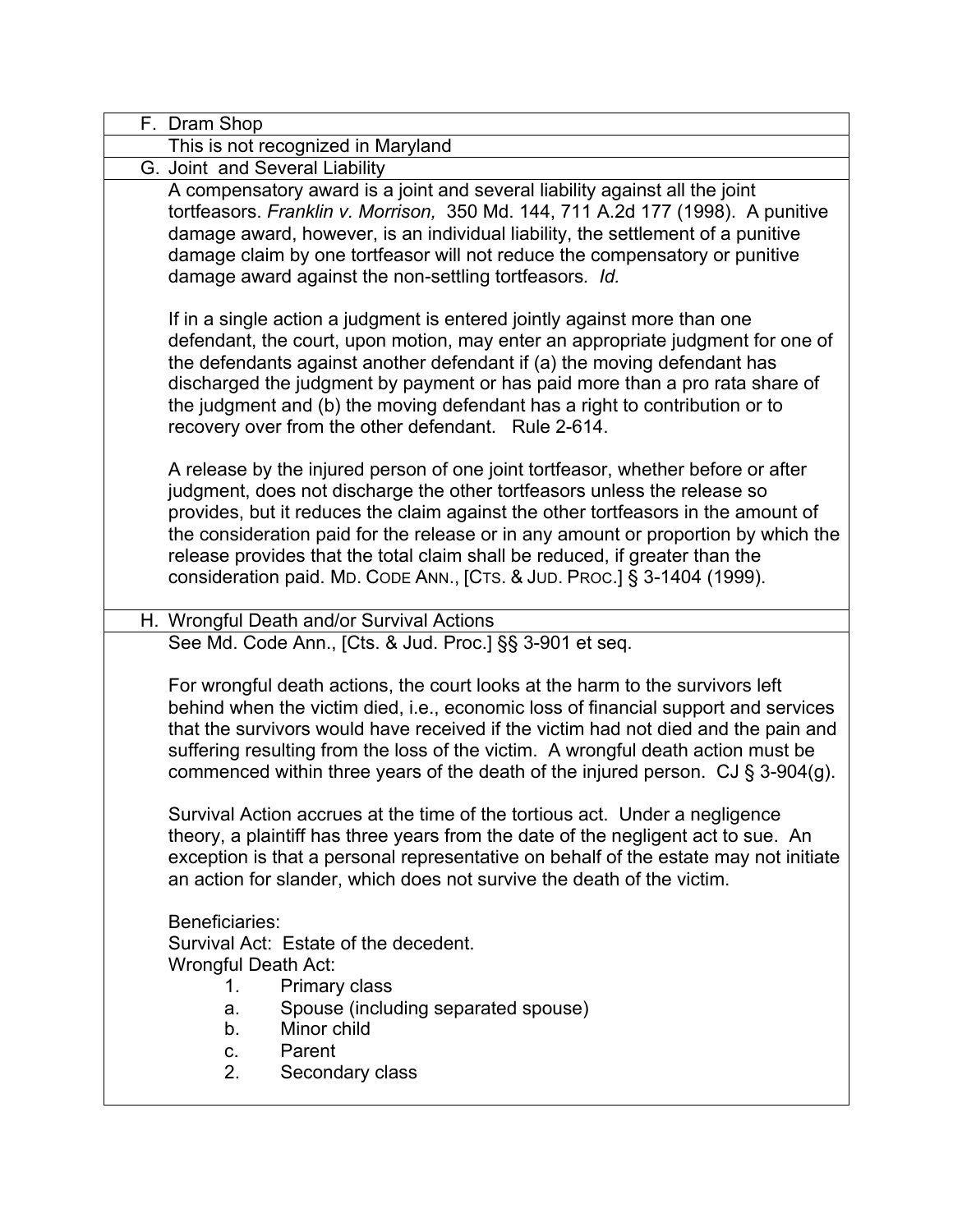| If no person qualifies under the primary class, then any person related to the<br>deceased by blood or marriage and who was substantially dependent upon the<br>deceased, may bring an action as a secondary beneficiary. Stepchildren cannot<br>recover.                                                                                                                                                                                                                                                                                                                                                                                                                                                                                                                                                                                                                                                                                                                                                                                                                                        |
|--------------------------------------------------------------------------------------------------------------------------------------------------------------------------------------------------------------------------------------------------------------------------------------------------------------------------------------------------------------------------------------------------------------------------------------------------------------------------------------------------------------------------------------------------------------------------------------------------------------------------------------------------------------------------------------------------------------------------------------------------------------------------------------------------------------------------------------------------------------------------------------------------------------------------------------------------------------------------------------------------------------------------------------------------------------------------------------------------|
| I. Vicarious Liability<br>An employer or a principal is responsible for injuries or damages caused to<br>others by acts of employees or agents if the acts causing the injuries or damages<br>were within the scope of the employment. A principal or employer may be liable<br>for the intentional actions of his or her agent, even though forbidden or done in a<br>forbidden or criminal manner, if actions are within the scope and in furtherance of<br>the principal's or employer's business and the harm complained of was<br>foreseeable. A person who borrows another's employee for his own work may<br>be held liable for injuries or damages caused by an act of the borrowed<br>employee if the borrower had or exercised the right to control the details of the<br>employee's work. An independent contractor is not an agent or an employee.<br>One who engages an independent contractor is not responsible for injuries or<br>damages caused by acts of that contractor. In determining the existence of an<br>employment relationship, five elements/ tests are considered: |
| (1)<br>the power to select and hire the employee,<br>the payment of wages,<br>(2)<br>the power of discharge,<br>(3)<br>the power to control an employee's conduct, and<br>(4)<br>whether the work is part of the regular business of the employee.<br>(5)<br>The most important test in determining whether an employment<br>relationship exists is whether the employer has the right to control and direct the<br>manner of the work.<br>There is a presumption in Maryland that a non-owner driver has permission to<br>drive a vehicle, but there is not a presumption that the non-owner driver is the<br>agent of the owner.                                                                                                                                                                                                                                                                                                                                                                                                                                                               |
| J. Exclusivity of Workers' Compensation<br>In Maryland under Maryland Labor an employment code 9-508 and 9-509 an<br>employee's exclusive remedy for job related injuries against his employer is<br>worker's compensation benefits. There are limited situations where intentional<br>conduct may allow the employee to sue the employer directly. However those<br>situations are limited. In addition to the general employer immunity a statutory<br>employer can also be immune from this liability. A statutory employer arises<br>when a principal contractor undertakes to perform any work that is part of the<br>business, occupation or trade of principal contractor and then the principal                                                                                                                                                                                                                                                                                                                                                                                          |
| contractor contracts with a subcontractor for the execution by or under the<br>subcontractor of all or part of the work that was originally undertaken by the<br>principal contractor and the covered employee is employed in the execution of                                                                                                                                                                                                                                                                                                                                                                                                                                                                                                                                                                                                                                                                                                                                                                                                                                                   |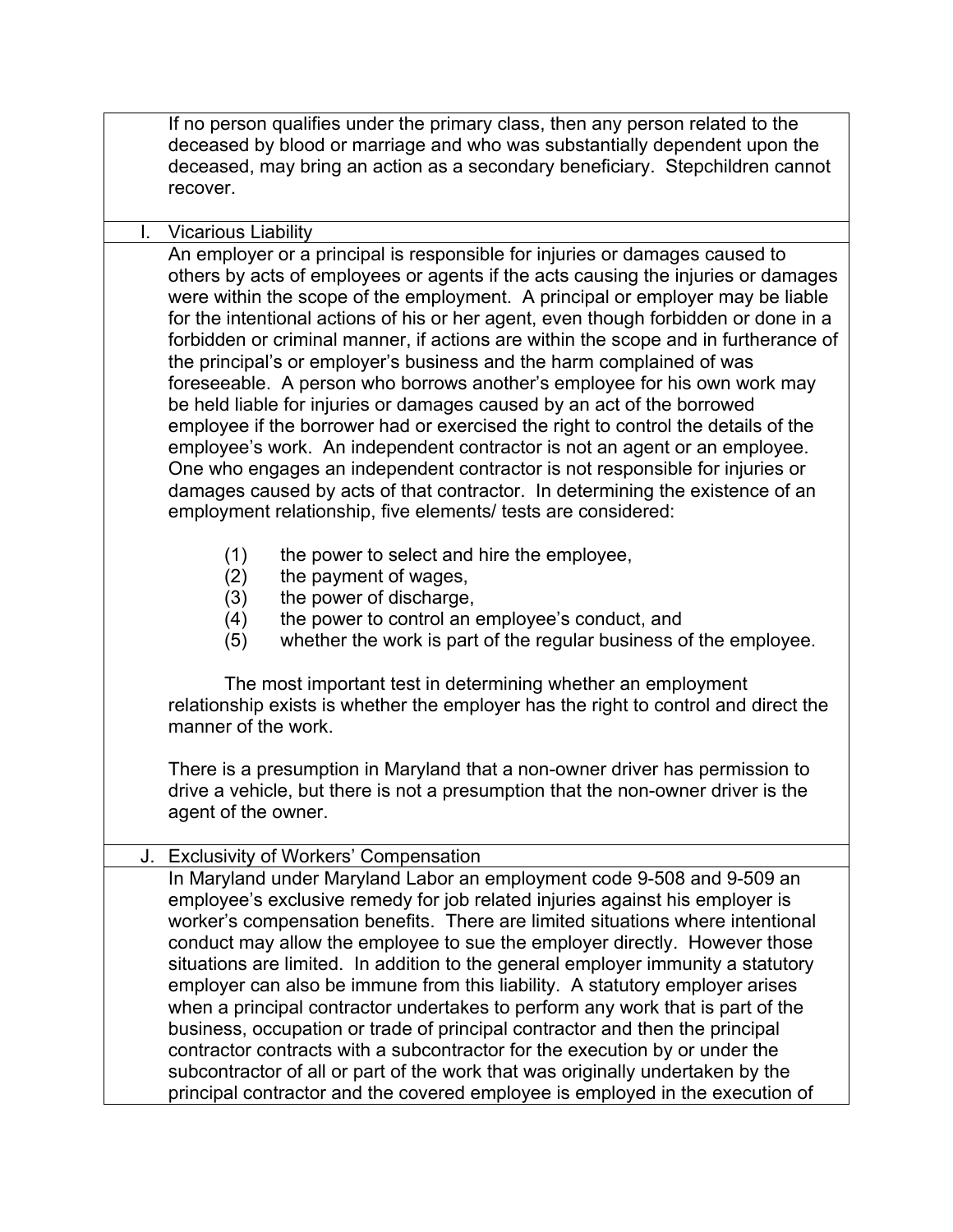| that work by the subcontractor. This protects both general contractors and |
|----------------------------------------------------------------------------|
| subcontractors who have lower subcontractors underneath them.              |

Generally co-employees cannot sue each other based on work-related injuries. In addition see Section Insurance Issues H which discusses fellow employee exclusions and policies.

| <b>Damages</b> |            |                                                                                             |
|----------------|------------|---------------------------------------------------------------------------------------------|
|                |            | A. Statutory Caps on Damages                                                                |
|                |            | In a personal injury action there is a limit on non-economic damages in Maryland            |
|                |            | Code Cts. & Jud. Proc. Article 11-108 the Cap increases every year. The Cap                 |
|                |            | was \$500,000.00 as of October of 1994 and it increases by \$15,000.00 on                   |
|                |            | October 1 <sup>st</sup> of each year. The Cap applies to each direct victim of the tortious |
|                |            | conduct and all persons who claim injury by or through that victim. The jury is             |
|                |            | not informed of the Cap. If the jury awards an amount for non-economic                      |
|                |            | damages that exceeds the Cap then the Court should reduce the amount to                     |
|                |            | conform to the limitation. In addition, medical malpractice cases has a different           |
|                |            | statutory Cap on damages. The Cap on damages for medical malpractice cases                  |
|                |            | is \$650,000.00 as of January 2005 to December 2008. Starting in January 2009               |
|                |            | every January 1 <sup>st</sup> this amount increases by \$15,000.00. In addition there is a  |
|                |            | allowance for additional non-economic damages to be awarded in wrongful death               |
|                |            | actions. Similar to the non-economic Cap on damages and regular negligence                  |
|                |            |                                                                                             |
|                |            | trial, juries are not informed of the limitation. If the jury exceeds the limitation        |
|                |            | then the Court can reduce the amount to conform with the limitation. Damages                |
|                |            | for emotional distress are allowed in Maryland only when there is an intentional            |
|                |            | infliction of emotional distress. Negligent infliction of emotional distress is not         |
|                |            | enough. However if a party has physical damages then the emotional distress                 |
|                |            | damages can be awarded as part of the physical injury.                                      |
|                |            |                                                                                             |
|                |            | B. Compensatory Damages for Bodily Injury                                                   |
|                |            | In an action for damages in a personal injury case, you shall consider the                  |
|                | following: |                                                                                             |
|                |            |                                                                                             |
|                | (1)        | The personal injuries sustained and their extent and duration;                              |
|                |            |                                                                                             |
|                | (2)        | The effect such injuries have on the overall physical and mental                            |
|                |            | health and well-being of the plaintiff;                                                     |
|                |            |                                                                                             |
|                | (3)        | The physical pain and mental anguish suffered in the past and                               |
|                |            | which with reasonable probability may be expected to be                                     |
|                |            | experienced in the future;                                                                  |
|                |            |                                                                                             |
|                | (4)        | The disfigurement and humiliation or embarrassment associated                               |
|                |            | with such disfigurement;                                                                    |
|                |            |                                                                                             |
|                | (5)        | The medical and other expenses reasonably and necessarily                                   |
|                |            | incurred in the past and which with reasonable probability may be                           |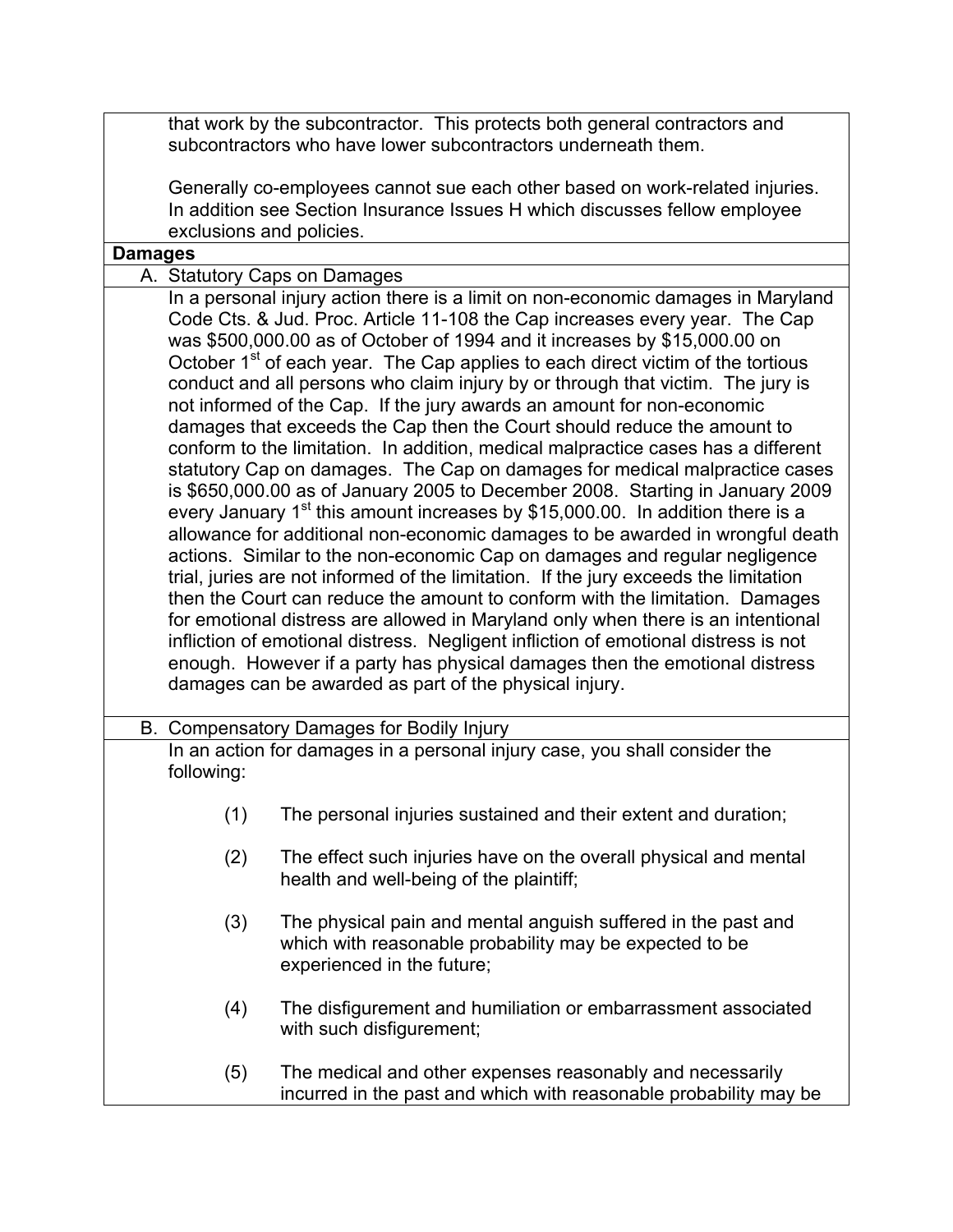|                      | expected in the future;                                                                                                                                                                                                                                                                                                                                                                                                                                                                                 |
|----------------------|---------------------------------------------------------------------------------------------------------------------------------------------------------------------------------------------------------------------------------------------------------------------------------------------------------------------------------------------------------------------------------------------------------------------------------------------------------------------------------------------------------|
| (6)                  | The loss of earnings in the past and such earnings or reduction in<br>earning capacity which with reasonable probability may be<br>expected in the future.                                                                                                                                                                                                                                                                                                                                              |
|                      | In awarding damages in this case you must itemize your verdict or award to show<br>the amount intended for:                                                                                                                                                                                                                                                                                                                                                                                             |
| (1)                  | The medical expenses incurred in the past;                                                                                                                                                                                                                                                                                                                                                                                                                                                              |
| (2)                  | The medical expenses reasonably probable to be incurred in the<br>future;                                                                                                                                                                                                                                                                                                                                                                                                                               |
| (3)                  | The loss of earnings and/or earning capacity incurred in the past;                                                                                                                                                                                                                                                                                                                                                                                                                                      |
| (4)                  | The loss of earnings and/or earning capacity reasonably probable<br>to be expected in the future;                                                                                                                                                                                                                                                                                                                                                                                                       |
| (5)                  | The "Noneconomic Damages" sustained in the past and reasonably<br>probable to be sustained in the future. All damages which you find<br>for pain, suffering, pre-impact fright, inconvenience, physical<br>impairment, disfigurement, loss of consortium, or other<br>nonpecuniary injury are "Noneconomic Damages";                                                                                                                                                                                    |
| (6)                  | Other damages.                                                                                                                                                                                                                                                                                                                                                                                                                                                                                          |
| C. Collateral Source |                                                                                                                                                                                                                                                                                                                                                                                                                                                                                                         |
| insurer.             | In arriving at the amount of damages to be awarded for past and future medical<br>expenses and past loss of earnings, you may not reduce the amount of your<br>award because you believe or infer that the plaintiff has received or will receive<br>reimbursement for or payment of proven medical expenses or lost earnings from<br>persons or entities other than the defendant, such as, for example, sick leave<br>paid by the plaintiff's employer or medical expenses paid by plaintiff's health |
|                      | D. Pre-Judgment/Post judgment Interest                                                                                                                                                                                                                                                                                                                                                                                                                                                                  |
|                      | A jury may specify that interest may begin to run on a day prior to the judgment,<br>but if it does not expressly do so, interest runs from the date of the judgment at<br>the legal rate. Md. Rule 2-604. The legal interest rate is set forth by MD. CODE<br>ANN. § 11-107. The current interest rate is ten percent.                                                                                                                                                                                 |
|                      | E. Damages for Emotional Distress                                                                                                                                                                                                                                                                                                                                                                                                                                                                       |
|                      | Emotional distress generally cannot be awarded in negligence cases as a                                                                                                                                                                                                                                                                                                                                                                                                                                 |
|                      | separate cause of action. However, if the Plaintiff in a negligence case                                                                                                                                                                                                                                                                                                                                                                                                                                |
|                      | has physical injuries, then the Plaintiff can recover for emotional damages.<br>In determining damages you shall consider any expenses, mental pain                                                                                                                                                                                                                                                                                                                                                     |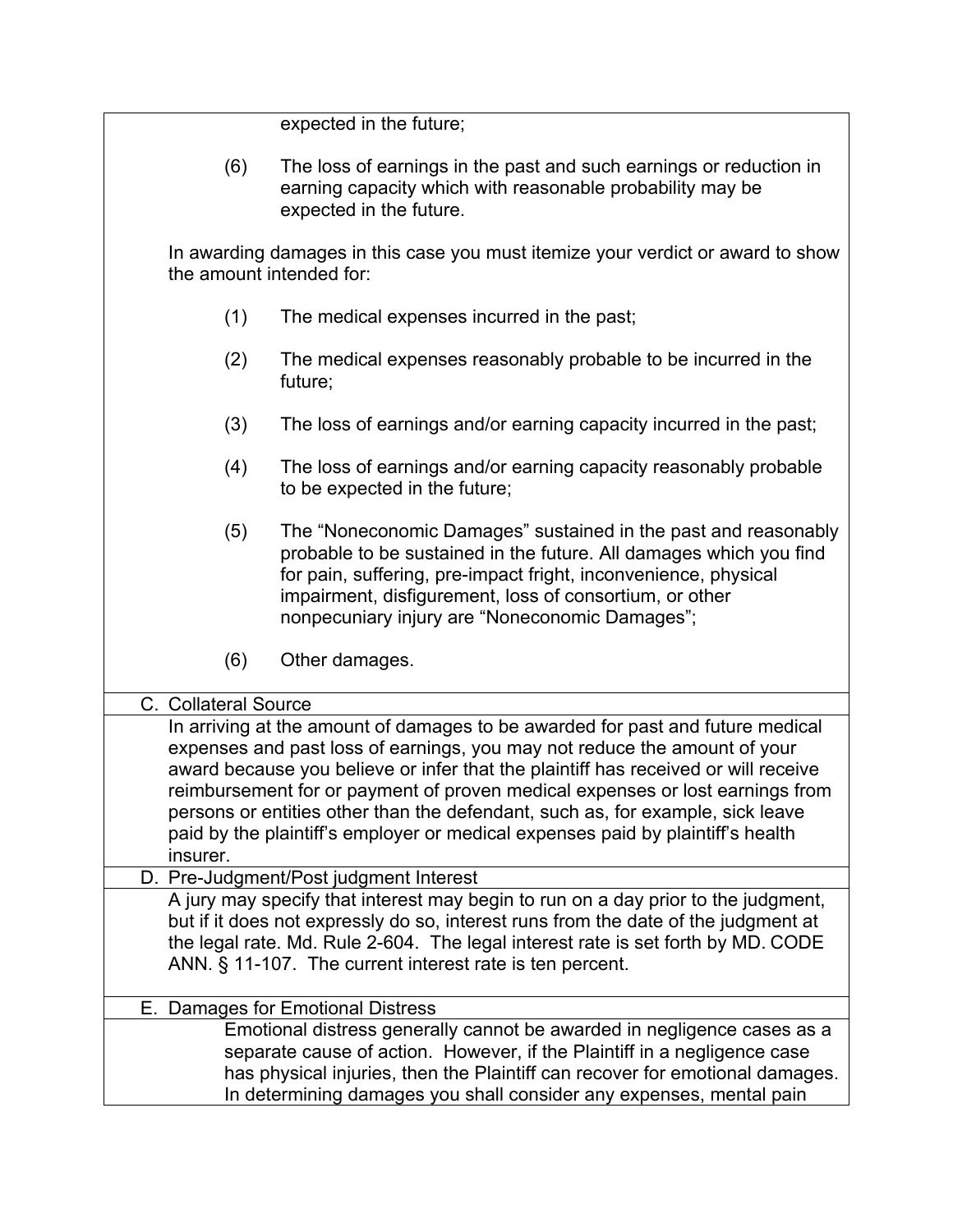and suffering, fright, nervousness, indignity, humiliation, embarrassment, and insult to which the plaintiff was subjected and which was a direct result of the defendant's conduct.

In addition, the action of Intentional Infliction of Emotional Distress is available in Maryland.A jury may specify that interest may begin to run on a day prior to the judgment, but if it does not expressly do so, interest runs from the date of the judgment at the legal rate. Md. Rule 2-604. The legal interest rate is set forth by MD. CODE ANN. § 11-107. The current interest rate is ten percent.

## F. Wrongful Death and/or Survival Action Damages

Survival Damages

- 1. Medical expenses and loss of earnings from the time of injury to the time of death.
- 2. Funeral expenses up to \$5,000.
- 3. Non-economic damages, specifically any conscious pain, suffering or mental anguish that the deceased experienced as a result of injury until death. Note: Testimony of body sounds, i.e. moaning, gurgling and heavy breathing are not sufficient.
- 4. There is also a special category of non-economic damages called "pre-death fright".
- 5. Punitive damages, if applicable.

Wrongful Death Damages

- 1. Economic/Pecuniary losses: past and future losses which are probable in the future:
- 2. Financial support
- 3. Value of housekeeping and domestic services
- 4. Loss of educational benefits
- 5. Non-Economic Damages: Generally defined as mental anguish, emotional pain and suffering, loss of society, companionship, comfort, protection, marital, parental or filial care, attention, advice, counsel, training, and guidance. Note: Non-economic damages are subject to the Maryland Cap for Non-Economic damages. Moreover, non-Economic Damages are not available to all beneficiaries.

## G. Punitive Damages

Punitive damages are not recoverable in Maryland under a negligence theory absent malice by clear and convincing evidence. In order to recover punitive damages, the Defendant must have committed an intentional act with actual malice. Punitive damages must be proven by clear and convincing evidence

H. Diminution in Value of Damaged Vehicle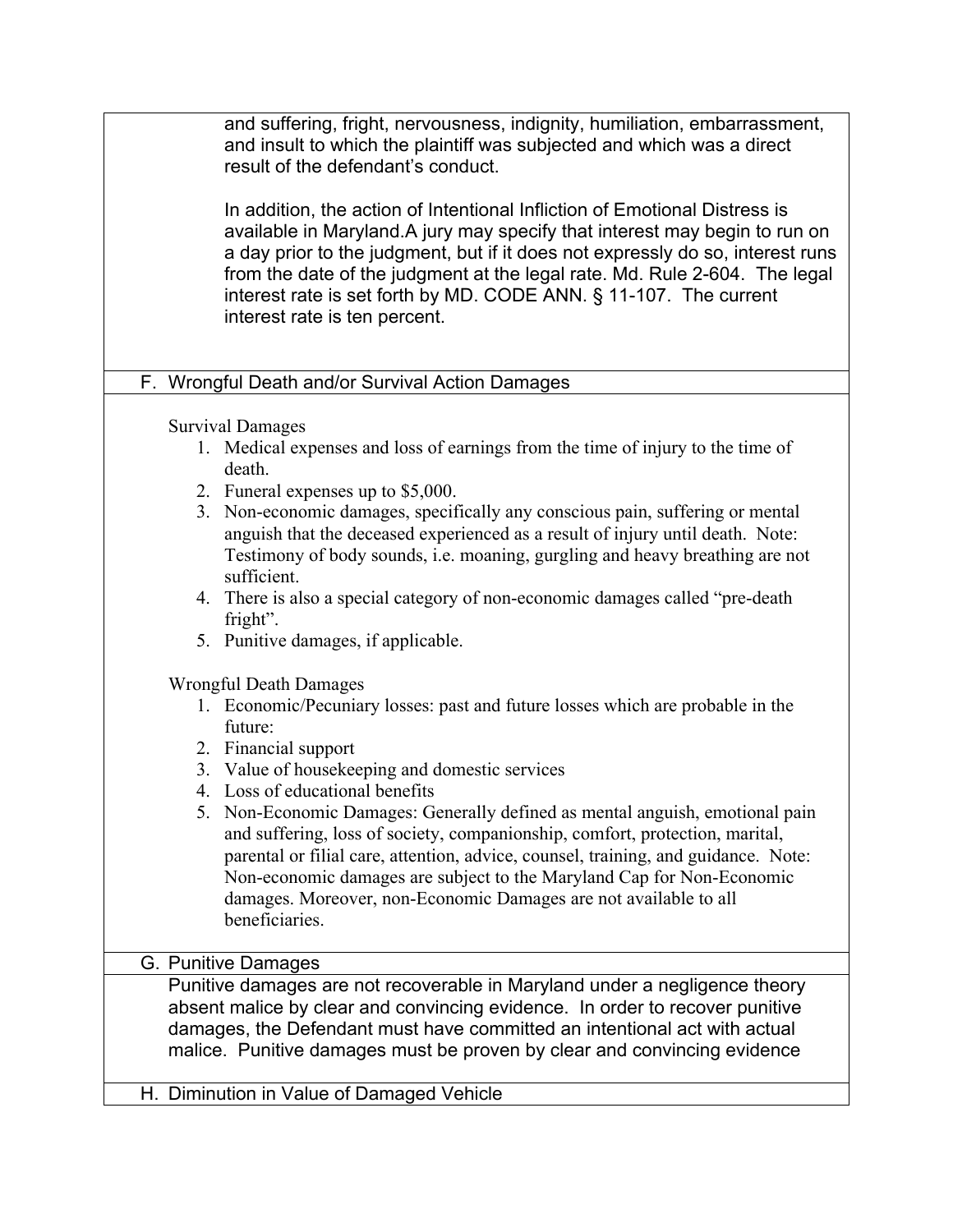Damages for diminution of value are allowed to the extent explained below under Section I. Loss of Use of Motor Vehicle.

- Loss of Use of Motor Vehicle In an action for recovery of damages for damaged property you shall consider the following:
	- a. Repairable Damages

Where the plaintiff's damaged property can be repaired the plaintiff is entitled to recover the reasonable cost of restoring the damaged property substantially to its condition immediately before it was damaged. In addition, the plaintiff is entitled to recover for the loss of the use of the property during a reasonable period of time while it is being repaired. In those cases where the damaged property has been repaired but its fair market value nevertheless has decreased, the plaintiff may recover the difference between the fair market value of the property before the damage and after the repair.

b. Conversion, Loss or Destruction

You shall award to the plaintiff the reasonable fair market value of the property immediately before it was wrongfully taken, lost or destroyed, plus interest at the rate of (insert rate) percent a year from (insert date) until the date you return your verdict.

c. Total Loss

Where the cost of repair to the plaintiff's damaged property is more than its fair market value, the award to the plaintiff shall be the market value of the property before it was damaged, together with loss of use, if any.

d. Loss of Use

The measure of damages for loss of use is the reasonable rental value of comparable property.

## **Evidentiary Issues**

| A. Preventability Determination |  |
|---------------------------------|--|
|                                 |  |

N/A in Maryland.

B. Traffic Citation from Accident

An Admission of guilt by a party is admissible in Maryland. Therefore, if a party pleads guilty to a traffic citation, then it is admissible.

However, if a party pays the traffic citation fine without admitting guilt, it is not admissible. *Briggeman v. Albert*, 322 Md. 133 (1990). In addition, A criminal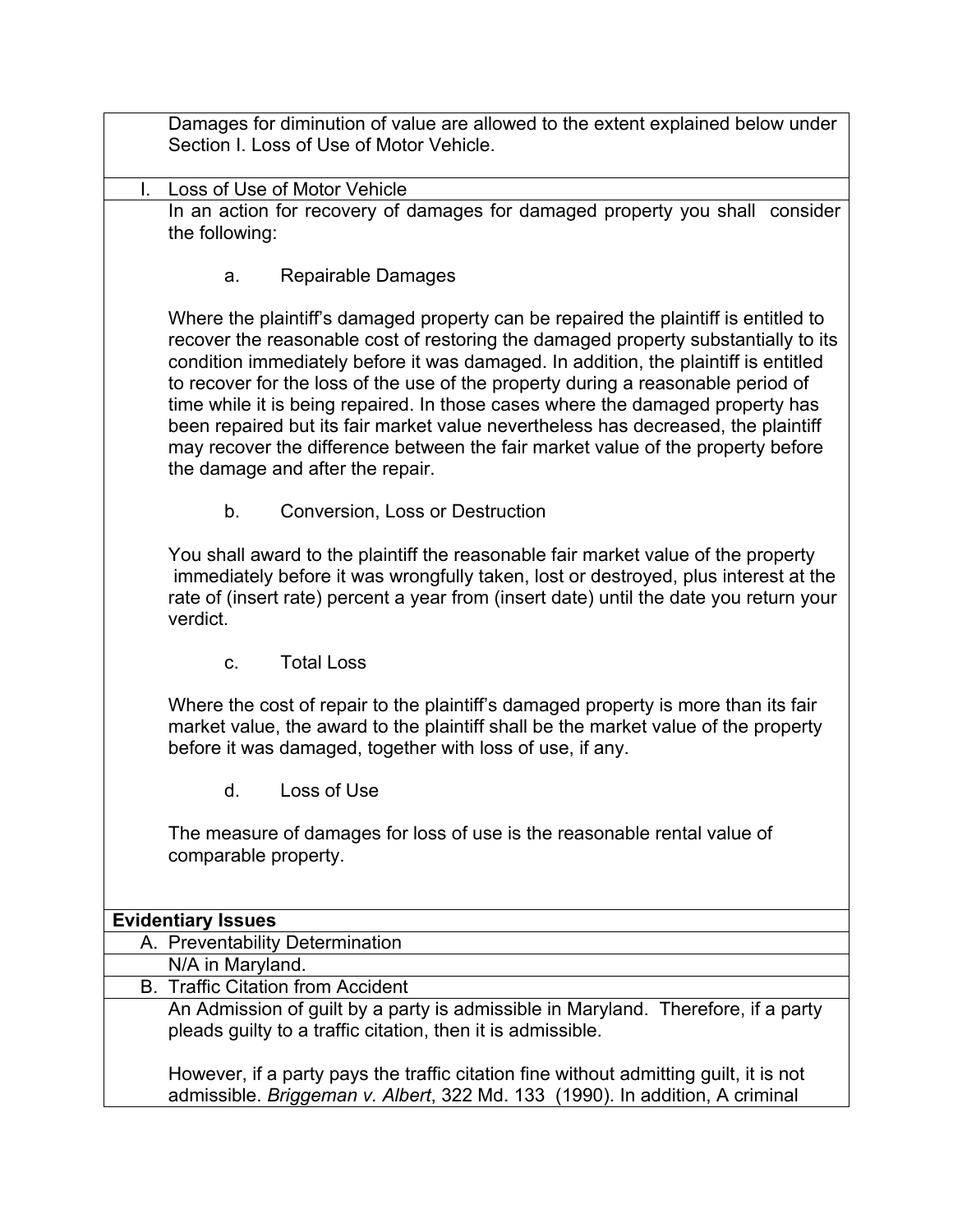| conviction is inadmissible to establish the truth of the facts upon which it is                                                                                                                                                                                                                                                                                                                                                                                                                                                                             |  |
|-------------------------------------------------------------------------------------------------------------------------------------------------------------------------------------------------------------------------------------------------------------------------------------------------------------------------------------------------------------------------------------------------------------------------------------------------------------------------------------------------------------------------------------------------------------|--|
| rendered in a civil action for damages arising from the offense for which the                                                                                                                                                                                                                                                                                                                                                                                                                                                                               |  |
| person is convicted.                                                                                                                                                                                                                                                                                                                                                                                                                                                                                                                                        |  |
|                                                                                                                                                                                                                                                                                                                                                                                                                                                                                                                                                             |  |
| C. Failure to Wear a Seat Belt                                                                                                                                                                                                                                                                                                                                                                                                                                                                                                                              |  |
| An Admission of guilt by a party is admissible in Maryland. Therefore, if a party<br>pleads guilty to a traffic citation, then it is admissible.                                                                                                                                                                                                                                                                                                                                                                                                            |  |
| However, if a party pays the traffic citation fine without admitting guilt, it is not<br>admissible. Briggeman v. Albert, 322 Md. 133 (1990). In addition, A criminal<br>conviction is inadmissible to establish the truth of the facts upon which it is<br>rendered in a civil action for damages arising from the offense for which the<br>person is convicted.                                                                                                                                                                                           |  |
| D. Failure of Motorcyclist to Wear a Helmet                                                                                                                                                                                                                                                                                                                                                                                                                                                                                                                 |  |
| This is not admissible in Maryland per Md. Code, Transportation Article, 21-1306.<br>While wearing a seatbelt statutorily cannot be raised in a civil matter, there is no<br>similar statutory provision for a motorcyclist wearing a helmet.                                                                                                                                                                                                                                                                                                               |  |
| E. Evidence of Alcohol or Drug Intoxication                                                                                                                                                                                                                                                                                                                                                                                                                                                                                                                 |  |
| Intoxication can be admissible to help prove negligence as part of a causal chain.<br>There must be some connection between the intoxication alleged and the cause<br>of the underlying incident. Expert testimony is needed to bring in the evidence<br>regarding intoxication and the effect of intoxication. See Mitchell v. Montgomery<br>County, 88 Md. App. 542 (1991).                                                                                                                                                                               |  |
| F. Testimony of Investigating Police Officer                                                                                                                                                                                                                                                                                                                                                                                                                                                                                                                |  |
| A police officer can always testify as to facts within his personal knowledge. The<br>officer can also testify to opinions in certain situations. He can testify to lay<br>opinions on something personally perceived that would not require specialized<br>experience or training. An officer also may be qualified as an expert for opinions<br>where specialized training or education is necessary to form the opinions. To be<br>qualified as an expert, an officer would have to meet the same standards as any<br>other expert (as described below). |  |
| G. Expert Testimony                                                                                                                                                                                                                                                                                                                                                                                                                                                                                                                                         |  |
| The Frye/Reed standard is still the standard utilized in Maryland to determine the<br>admissibility of scientific evidence. Schultz v. State, 106 Md. App. 145, 664 A.2d<br>60 (1995). Under the Frye/Reed standard of admissibility adopted by the Court<br>of Appeals of Maryland, in order to be admissible, a court must determine that a<br>scientific process or technique is generally accepted within the relevant scientific<br>community. Hutton v. State, 339 Md. 480, 663 A.2d 1289 (1995).                                                     |  |
| H. Collateral Source                                                                                                                                                                                                                                                                                                                                                                                                                                                                                                                                        |  |
| The collateral source rule has been applied to permit an injured person to<br>recover in tort the full amount of his provable damages regardless of the amount                                                                                                                                                                                                                                                                                                                                                                                              |  |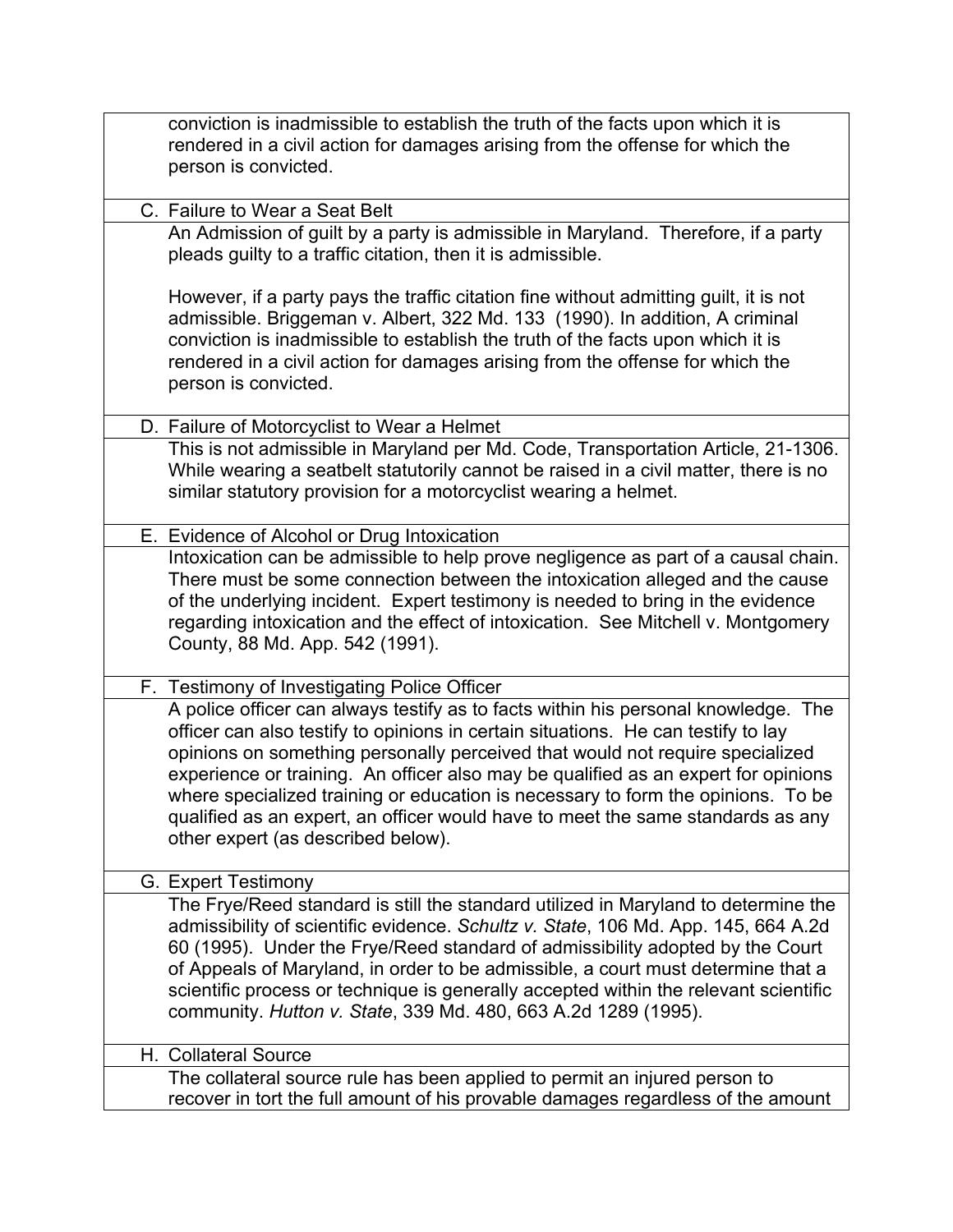| of compensation which the person has received for his injuries from sources<br>unrelated to the tortfeasor. Evidence of collateral source payments are<br>inadmissible.                                                                                                                                                                                                                                                                                                                                                                                                                                                                                                                                                                                                                                             |
|---------------------------------------------------------------------------------------------------------------------------------------------------------------------------------------------------------------------------------------------------------------------------------------------------------------------------------------------------------------------------------------------------------------------------------------------------------------------------------------------------------------------------------------------------------------------------------------------------------------------------------------------------------------------------------------------------------------------------------------------------------------------------------------------------------------------|
| <b>Recorded Statements</b><br>L.                                                                                                                                                                                                                                                                                                                                                                                                                                                                                                                                                                                                                                                                                                                                                                                    |
| Generally, recorded statements are not admissible. However, in civil cases<br>where a witness is unavailable due to a party's wrongdoing, the other party can<br>admit a recorded statement provided the innocent party provide notice to the<br>other party as soon as the innocent party learns of the unavailability of the<br>witness. Md. Rule 5-804. In addition under Maryland Rule 5-613, a witness can<br>be questioned on a prior statement, provided that before the end of the<br>examination the witness is given specific information regarding the prior<br>statement and has the opportunity to explain or deny it. Under Md. Rule 5-613,<br>the recorded statement can be admitted into evidence if the witness denies<br>making the statement AND the statement concerns a non-collateral matter. |
| J. Prior Convictions                                                                                                                                                                                                                                                                                                                                                                                                                                                                                                                                                                                                                                                                                                                                                                                                |
| Prior Convictions of crimes are admissible if:<br>1) The crime was an infamous crime or related to a party's credibility; and<br>2) The court determines that the probative value outweights the danger of unfair<br>prejudice to either the witness or the objecting party; and<br>3) Conviction occurred within the last 15 years.                                                                                                                                                                                                                                                                                                                                                                                                                                                                                |
| K. Driving History                                                                                                                                                                                                                                                                                                                                                                                                                                                                                                                                                                                                                                                                                                                                                                                                  |
| A drivers record is not admissible to show a predisposition for poor driving, and is<br>also not admissible to challenge the credibility of the driver. In addition, the<br>driving record is usually inadmissible in a negligent entrustment case to show the<br>entrustor knew or should have known of the danger in entrusting the vehicle.<br>However, if the entrustor had actually done a search of the record, or was<br>required to do a search of the record by statute, then the record could be<br>admissible in a negligent entrustment case to show the knowledge or notice of<br>the entrusting defendant.                                                                                                                                                                                            |
| L. Fatigue                                                                                                                                                                                                                                                                                                                                                                                                                                                                                                                                                                                                                                                                                                                                                                                                          |
| Not applicable in Maryland.                                                                                                                                                                                                                                                                                                                                                                                                                                                                                                                                                                                                                                                                                                                                                                                         |

| M. Spoliation                                                                          |  |
|----------------------------------------------------------------------------------------|--|
| The destruction or the failure to preserve evidence by a party may give rise to an     |  |
| inference unfavorable to that party. If you find that the intent was to conceal the    |  |
| evidence, the destruction or failure to preserve must be inferred to indicate that     |  |
| the party believes that his or her case is weak and that he or she would not           |  |
| prevail if the evidence was preserved. If you find that the destruction or failure to  |  |
| preserve the evidence was negligent, you may, but are not required to, infer that      |  |
| the evidence, if preserved, would have been unfavorable to that party. A drivers       |  |
| record is not admissible to show a predisposition for poor driving, and is also not    |  |
| admissible to challenge the credibility of the driver. In addition, the driving record |  |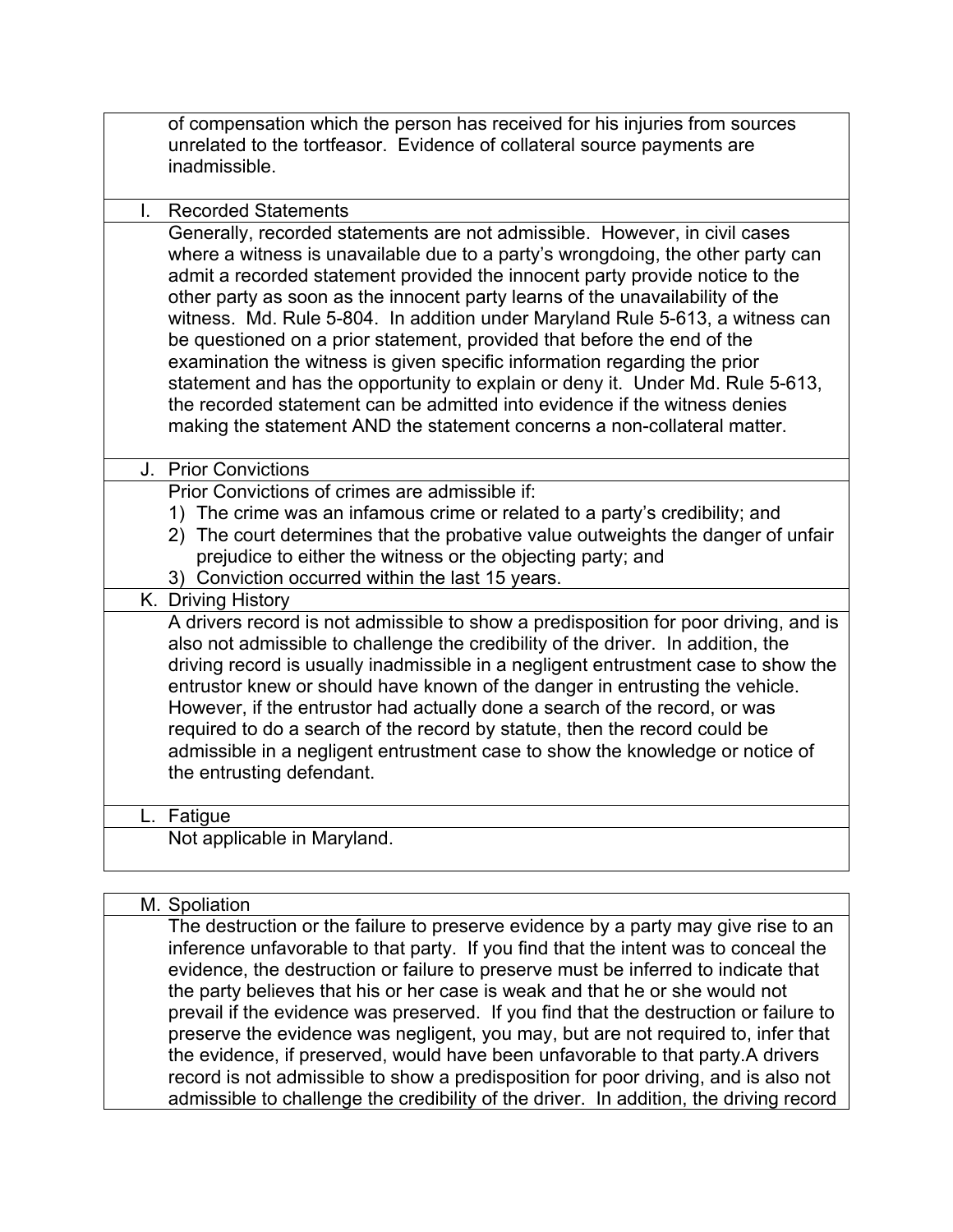| is usually inadmissible in a negligent entrustment case to show the entrustor<br>knew or should have known of the danger in entrusting the vehicle. However, if<br>the entrustor had actually done a search of the record, or was required to do a<br>search of the record by statute, then the record could be admissible in a<br>negligent entrustment case to show the knowledge or notice of the entrusting<br>defendant.                                                                                                                                                                                                                                                         |
|---------------------------------------------------------------------------------------------------------------------------------------------------------------------------------------------------------------------------------------------------------------------------------------------------------------------------------------------------------------------------------------------------------------------------------------------------------------------------------------------------------------------------------------------------------------------------------------------------------------------------------------------------------------------------------------|
| <b>Settlement</b>                                                                                                                                                                                                                                                                                                                                                                                                                                                                                                                                                                                                                                                                     |
| A. Offer of Judgment                                                                                                                                                                                                                                                                                                                                                                                                                                                                                                                                                                                                                                                                  |
| Not applicable in Maryland.                                                                                                                                                                                                                                                                                                                                                                                                                                                                                                                                                                                                                                                           |
| <b>B.</b> Liens                                                                                                                                                                                                                                                                                                                                                                                                                                                                                                                                                                                                                                                                       |
| A medical provider (not workers' compensation) has a lien on 50% of the<br>recovery of a patient from a cause of action against a person who caused the<br>patient's injury. The medical providers does not have a right to bring the action<br>on behalf of the patient.                                                                                                                                                                                                                                                                                                                                                                                                             |
| A worker's compensation carrier has a lien up to the amount paid. The carrier<br>can bring the action on the patient's behalf. Except for costs and fees to pursue<br>the action, the settlement amount or judgment is first paid to the compensation<br>carrier to cover the lien and to cover expected future expenses. The balance<br>goes to the patient.                                                                                                                                                                                                                                                                                                                         |
| C. Minor Settlement                                                                                                                                                                                                                                                                                                                                                                                                                                                                                                                                                                                                                                                                   |
| Maryland does not require court approval of minor or infant settlements.<br>Maryland only requires that payments/judgments exceeding \$5,000 be written to<br>the trustee under Title 13 of the Estates and Trusts Article, Annotated Code of<br>Maryland, for the named minor.                                                                                                                                                                                                                                                                                                                                                                                                       |
| However, a minor cannot contract his rights away. Therefore, any individual or<br>entity which enters into a settlement should institute a "friendly suit" in order to<br>preclude further litigation. Once approved, the court will sign an order entering<br>such judgment binding the minor to the settlement with the adverse party.                                                                                                                                                                                                                                                                                                                                              |
| D. Negotiating Directly With Attorneys                                                                                                                                                                                                                                                                                                                                                                                                                                                                                                                                                                                                                                                |
| It depends. If the claims professional is directly employed by the Defendant and<br>the Defendant is represented, then Plaintiff's attorneys should not negotiate<br>directly with a represented party. However, if the claims professional is<br>employed by an insurance company or third party administrator, then there is no<br>restriction on negotiating directly with Plaintiff's counsel. Maryland does not<br>require court approval of minor or infant settlements. Maryland only requires that<br>payments/judgments exceeding \$5,000 be written to the trustee under Title 13 of<br>the Estates and Trusts Article, Annotated Code of Maryland, for the named<br>minor. |
| However, a minor cannot contract his rights away. Therefore, any individual or<br>entity which enters into a settlement should institute a "friendly suit" in order to                                                                                                                                                                                                                                                                                                                                                                                                                                                                                                                |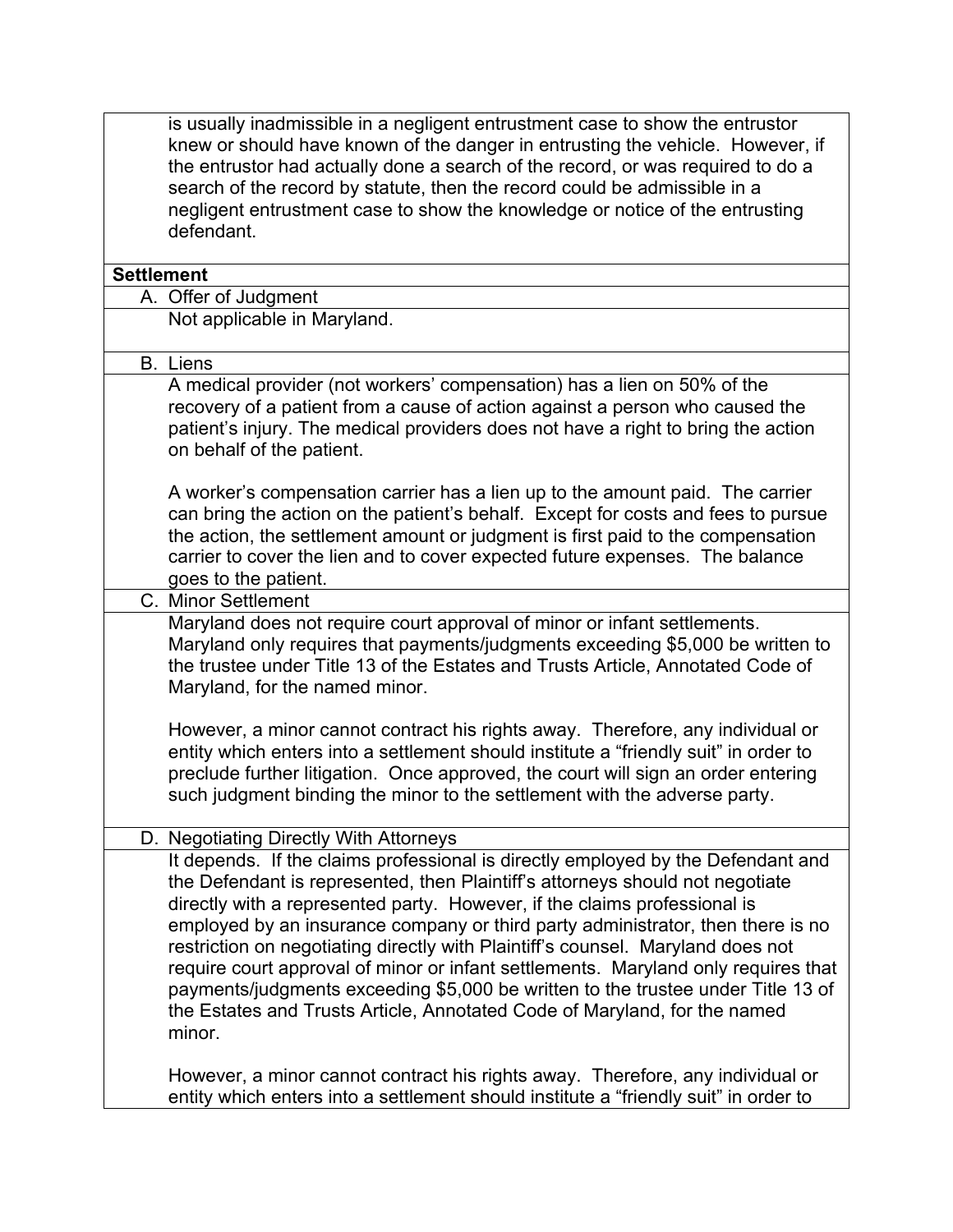| preclude further litigation. Once approved, the court will sign an order entering<br>such judgment binding the minor to the settlement with the adverse party.                                                                                                                                                                                                                                                                                                                                    |
|---------------------------------------------------------------------------------------------------------------------------------------------------------------------------------------------------------------------------------------------------------------------------------------------------------------------------------------------------------------------------------------------------------------------------------------------------------------------------------------------------|
| E. Confidentiality Agreements                                                                                                                                                                                                                                                                                                                                                                                                                                                                     |
| Confidentiality agremeents are allowed in Maryland as long as some<br>consideration is given. For example, if \$100 consideration inclusive of the<br>settlement amount is given for Plaintiff to agree to confidentiality, then it will be<br>upheld.                                                                                                                                                                                                                                            |
| F. Releases                                                                                                                                                                                                                                                                                                                                                                                                                                                                                       |
| A notary is not required for a release in Maryland. Generally, it is the duty of the<br>party signing the release to ask questions if he does not understand it.<br>Therefore, if the person cannot read English, it is up to that person to request a<br>translation. If such a request is made, then a translation should be made to<br>protect the validity of the executed release.                                                                                                           |
| A release by the injured person of one joint tortfeasor, whether before or after<br>judgment, does not discharge the other tortfeasors unless the release so<br>provides, but it reduces the claim against the other tortfeasors in the amount of<br>the consideration paid for the release or in any amount or proportion by which the<br>release provides that the total claim shall be reduced, if greater than the<br>consideration paid. Md. Code Ann., [Cts. & Jud. Proc.] § 3-1404 (1999). |
| G. Voidable Releases                                                                                                                                                                                                                                                                                                                                                                                                                                                                              |
| Generally, a release can only be voided unilaterally for fraud. The general fraud<br>determination in overtuning contracts would be the same considerations in<br>voiding a release.                                                                                                                                                                                                                                                                                                              |
| <b>Transportation Law</b>                                                                                                                                                                                                                                                                                                                                                                                                                                                                         |
| A. State DOT Regulatory Requirements                                                                                                                                                                                                                                                                                                                                                                                                                                                              |
| Maryland Regulation 11.21.01.02 adopted the FMCSR in 49 CFR 40, 382, 383,<br>387, 390-393, 395-399, and 1572. For the most part, the adoption is identical<br>to the federal motor carrier safety regulations, however any difference are<br>located in Chapter 11.21.01 of COMAR. Generally, a release can only be voided<br>unilaterally for fraud. The general fraud determination in over tuning contracts<br>would be the same considerations in voiding a release.                          |
| <b>B.</b> State Speed Limits                                                                                                                                                                                                                                                                                                                                                                                                                                                                      |
| Under Maryland Code, Transportation Article, 21-801.1, the general maximum<br>speed limits are specified, as:                                                                                                                                                                                                                                                                                                                                                                                     |
| (1) 15 miles an hour in alleys in Baltimore County;<br>(2) 30 miles an hour on:                                                                                                                                                                                                                                                                                                                                                                                                                   |
| (i) All highways in a business district; and<br>(ii) Undivided highways in a residential district;                                                                                                                                                                                                                                                                                                                                                                                                |
| (3) 35 miles an hour on divided highways in a residential district;                                                                                                                                                                                                                                                                                                                                                                                                                               |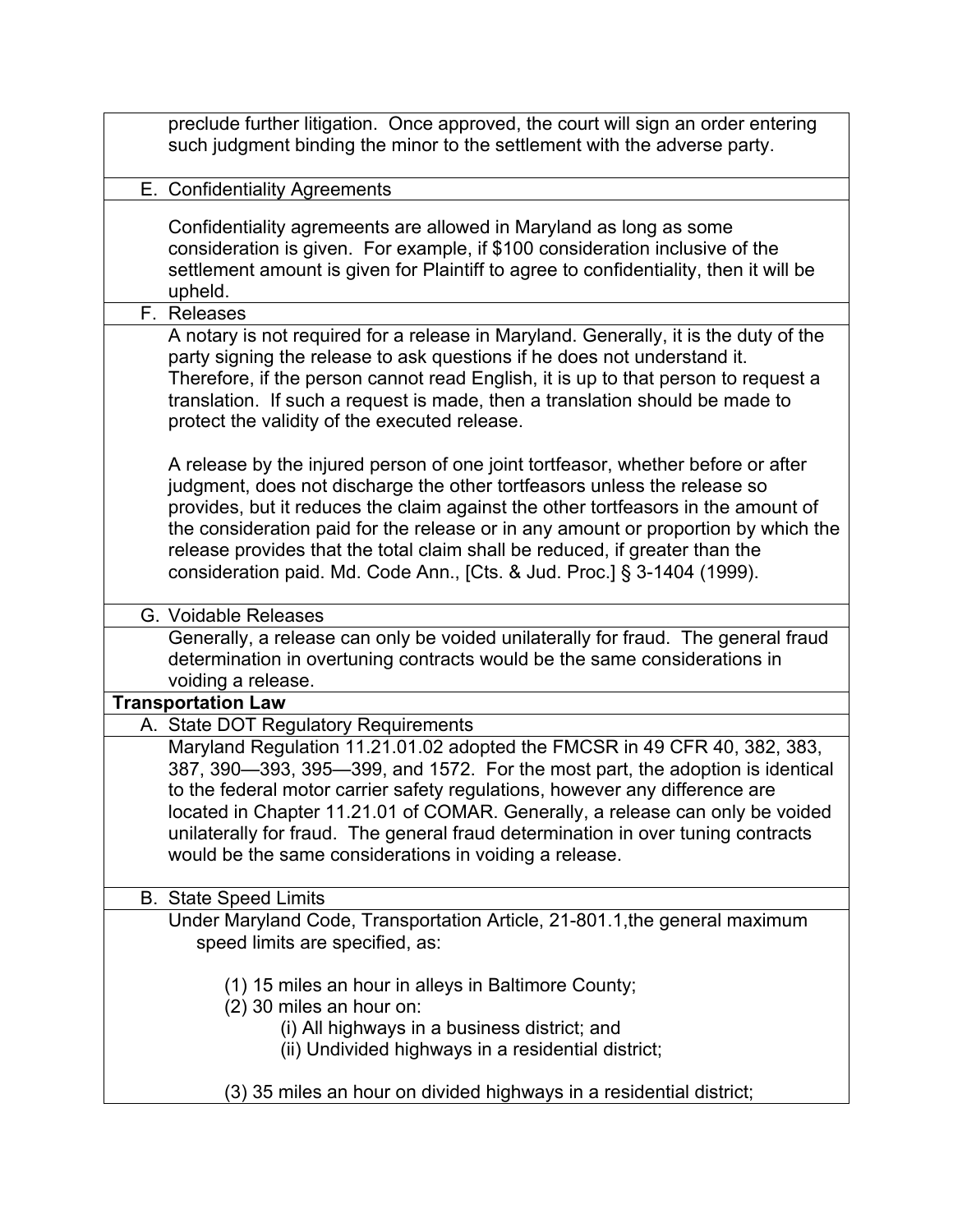| (4) 50 miles an hour on undivided highways in other locations; and                                                                                                                                                                                                                                                                                                                                                                                            |
|---------------------------------------------------------------------------------------------------------------------------------------------------------------------------------------------------------------------------------------------------------------------------------------------------------------------------------------------------------------------------------------------------------------------------------------------------------------|
| (5) 55 miles an hour on divided highways in other locations.                                                                                                                                                                                                                                                                                                                                                                                                  |
| However, these speeds can be modified by other statutes in that title. No                                                                                                                                                                                                                                                                                                                                                                                     |
| speed limit higher than 65 is allowed in the state of Maryland.                                                                                                                                                                                                                                                                                                                                                                                               |
| C. Overview of State CDL Requirements                                                                                                                                                                                                                                                                                                                                                                                                                         |
| An applicant is entitled to receive the commercial driver's license applied for if the<br>applicant:                                                                                                                                                                                                                                                                                                                                                          |
| 1) Passes the examination required by this subtitle, which must meet the<br>minimum federal requirements;<br>2) Is eligible to drive pursuant to the Commercial Driver's License<br>Information System and the National Driver Register;<br>3) Surrenders any previously issued commercial driver's instructional<br>permit or license; and<br>4) Pays the fees prescribed.                                                                                   |
| The other regulations for maintaining the CDL are generally identical to the<br>Federal standards. The few alterations are contained on COMAR Chapter<br>11.21.01                                                                                                                                                                                                                                                                                             |
| <b>Insurance Issues</b>                                                                                                                                                                                                                                                                                                                                                                                                                                       |
| A. State Minimum Limits of Financial Responsibility                                                                                                                                                                                                                                                                                                                                                                                                           |
| Md. Code Ann., Insurance Article, §19-504 (formerly Art. 48A, §541(a)) provides<br>that "[e]ach motor vehicle liability insurance policy issued, sold or delivered in this<br>State shall provide the minimum liability coverage specified" in Md. Code Ann.,<br>Transp. §17-103(b). That section specifies "required security" which must<br>provide for at least the following:                                                                             |
| 1) "The payment of claims for bodily injury or death arising from an<br>accident of up to \$30,000 for any one person and up to \$60,000 for<br>any two or more persons, in addition to interest and costs;"<br>2) "The payment of claims for property of others damaged or<br>destroyed in an accident of up to \$15,000, in addition to interest<br>and costs;"<br>3) PIP benefits, "[u]nless waived," and<br>4) Uninsured/underinsured motorists benefits. |
| The minimum limits in Maryland had been increased as of January 2011. Prior to<br>that time, the limits were \$20,000 for any one person and up to \$40,000 for any<br>two or more persons.                                                                                                                                                                                                                                                                   |
| <b>B. Uninsured Motorist Coverage</b>                                                                                                                                                                                                                                                                                                                                                                                                                         |
| The main Maryland statute governing uninsured/underinsured motorist insurance<br>is Md. Code Ann. §19-509 (formerly Art. 48A, §541(c)). §19-509(a) defines<br>"uninsured motor vehicle" as follows:                                                                                                                                                                                                                                                           |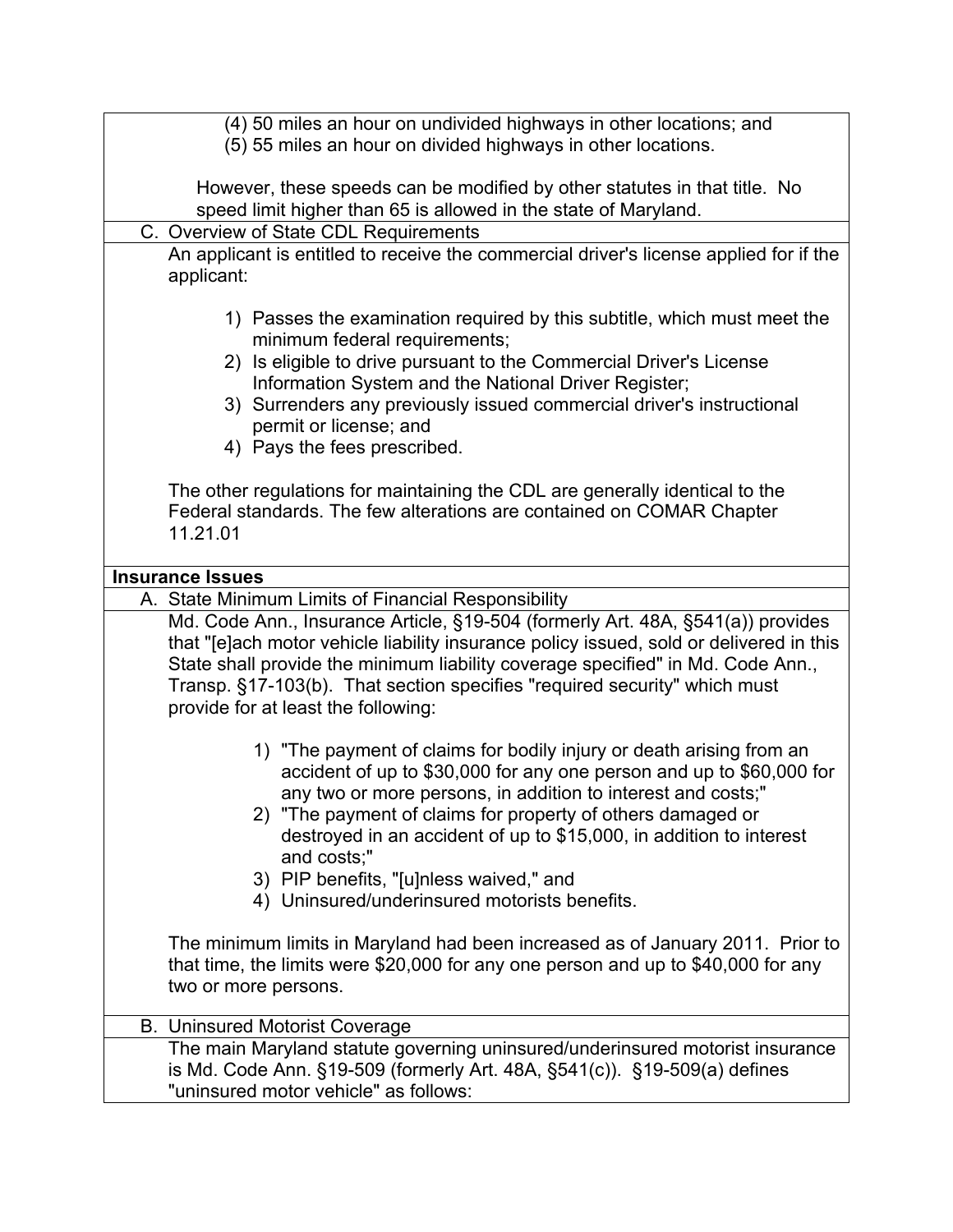| a) "Uninsured motor vehicle" defined. -- In this section, "uninsured<br>motor vehicle" means a motor vehicle:<br>1) the ownership, maintenance, or use of which has resulted in<br>the bodily injury or death of an insured; and<br>2) for which the sum of the limits of liability under all valid and<br>collectible liability insurance policies, bonds, and securities<br>applicable to bodily injury or death:<br>is less than the amount of coverage provided under<br>(i)<br>this section; or<br>has been reduced by payment to other persons of<br>(ii)<br>claims arising from the same occurrence to an<br>amount less than the amount of coverage provided<br>under this section.                              |
|--------------------------------------------------------------------------------------------------------------------------------------------------------------------------------------------------------------------------------------------------------------------------------------------------------------------------------------------------------------------------------------------------------------------------------------------------------------------------------------------------------------------------------------------------------------------------------------------------------------------------------------------------------------------------------------------------------------------------|
| An insurer is not obligated to provide uninsured motorist coverage for buses, taxi<br>cabs, vehicles owned by the state of Maryland, and certain "off-road" vehicles.                                                                                                                                                                                                                                                                                                                                                                                                                                                                                                                                                    |
| The minimum amount of uninsured motorist coverage that must be provided is<br>\$30,000 for injury or death of any one person in one accident, \$60,000 for injury<br>or death of more than one person in one accident, and \$15,000 for property<br>damage in one accident. Md. Code Ann., Transp., §17-103(b).                                                                                                                                                                                                                                                                                                                                                                                                          |
| The insured who wishes to sue the insurer for the insurer's breach of contract<br>regarding uninsured motorist benefits must file his lawsuit within three years of<br>the date on which the insured knows or should have known that the insurer was<br>denying his claim for uninsured motorist benefits.                                                                                                                                                                                                                                                                                                                                                                                                               |
| C. No Fault Insurance                                                                                                                                                                                                                                                                                                                                                                                                                                                                                                                                                                                                                                                                                                    |
| The principal Maryland statute governing PIP benefits is Md. Code Ann. §19-<br>505(a) (formerly Art. 48A, §539). This section provides that "each insurer that<br>issues, sells, or delivers a motor vehicle liability insurance policy in this State<br>shall provide coverage for the medical, hospital, and disability benefits" set forth<br>in §19-505 "[u]nless waived" by the first named insured. However, the insurer is<br>not obligated to provide PIP benefits for vehicles owned by the State of<br>Maryland, buses registered in Maryland, or taxicabs registered in Maryland.                                                                                                                             |
| PIP benefits cover seven classes of persons: 1.) the first named insured, 2.)<br>members of the named insured's family residing in his or her household, 3.)<br>persons using the insured vehicle with the express or implied permission of the<br>named insured, 4.) guests or passengers in the named insured's automobile, 5.)<br>pedestrians injured in an accident in which the insured motor vehicle is involved,<br>6.) persons injured in, on, or alighting from another vehicle operated by animal or<br>muscular power in an accident in which the insured vehicle is involved, and 7.)<br>persons injured on or alighting from an animal involved in an accident in which<br>the insured vehicle is involved. |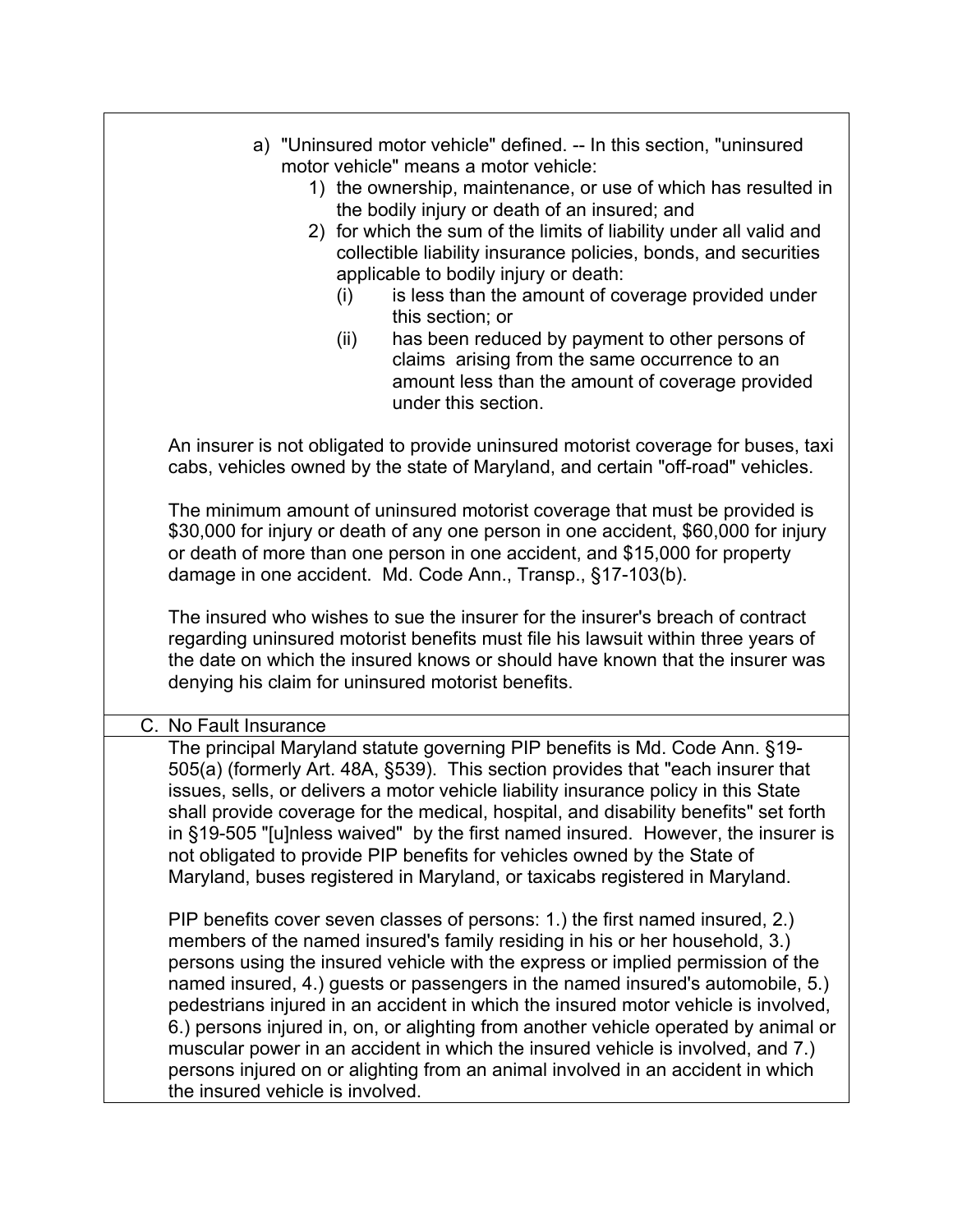When the first named insured does not waive PIP benefits, his/her automobile insurance policy must "afford a minimum of \$2,500 medical, hospital, disability and loss of income benefits..."

Md. Code Ann., §19-505(b) (formerly Art. 48A, §539(c)) provides that PIP benefits must be afforded for health care, funeral, wage, and household service expenses. All such expenses must be reasonable in amount, and must have been incurred in the accident in question. The insurer is obligated to pay only those expenses that are incurred within 3 years of the date of the accident. However, Md. Code Ann. §19-508(a)(2) (formerly Art. 48A, §544 (a)(1)) provides that an insurance policy may "set a period of not less than twelve months after the date of the motor vehicle accident within which the original claim for benefits must be filed with the insurer . . . ."

Md. Code Ann. §19-507(a)(2) (formerly Art. 48A, §540(a)(2)) provides that PIP benefits are payable without regard to "any collateral source of medical, hospital, or wage continuation benefits." However, Md. Code Ann. §19-513(b) (formerly Art. 48A, §543(a)) provides that "a person may not recover [PIP] benefits . . . from more than one motor vehicle liability insurance policy or insurer on a duplicative or supplemental basis."

Md. Code Ann. §19-513(b) (formerly Art. 48A, §543(a)) provides that "a person may not recover [PIP] benefits...from more than one motor vehicle liability insurance policy or insurer on a duplicative or supplemental basis."

The insured who wishes to sue the insurer for the insurer's breach of contract regarding PIP benefits must file his lawsuit within three years of the date on which the insured knows or should have known that the insurer was denying his claim for PIP benefits.

#### D. Disclosure of Limits and Layers of Coverage

Maryland Code, Courts and Judicial Proceedings Article 10-1101-1105 has the standards for insurers disclosing information regarding the applicable limits prior to suit being filed.

In order for a claimant to be entitled to that information, the claimant must provide in writing:

- 1) The date of the vehicle accident;
- 2) The name and last known address of the alleged tortfeasor;
- 3) A copy of the vehicle accident report, if available;
- 4) The insurer's claim number, if available;
- 5) The claimant's health care bills and documentation of the claimant's loss of income, if any, resulting from the vehicle accident; and
- 6) The records of health care treatment for the claimant's injuries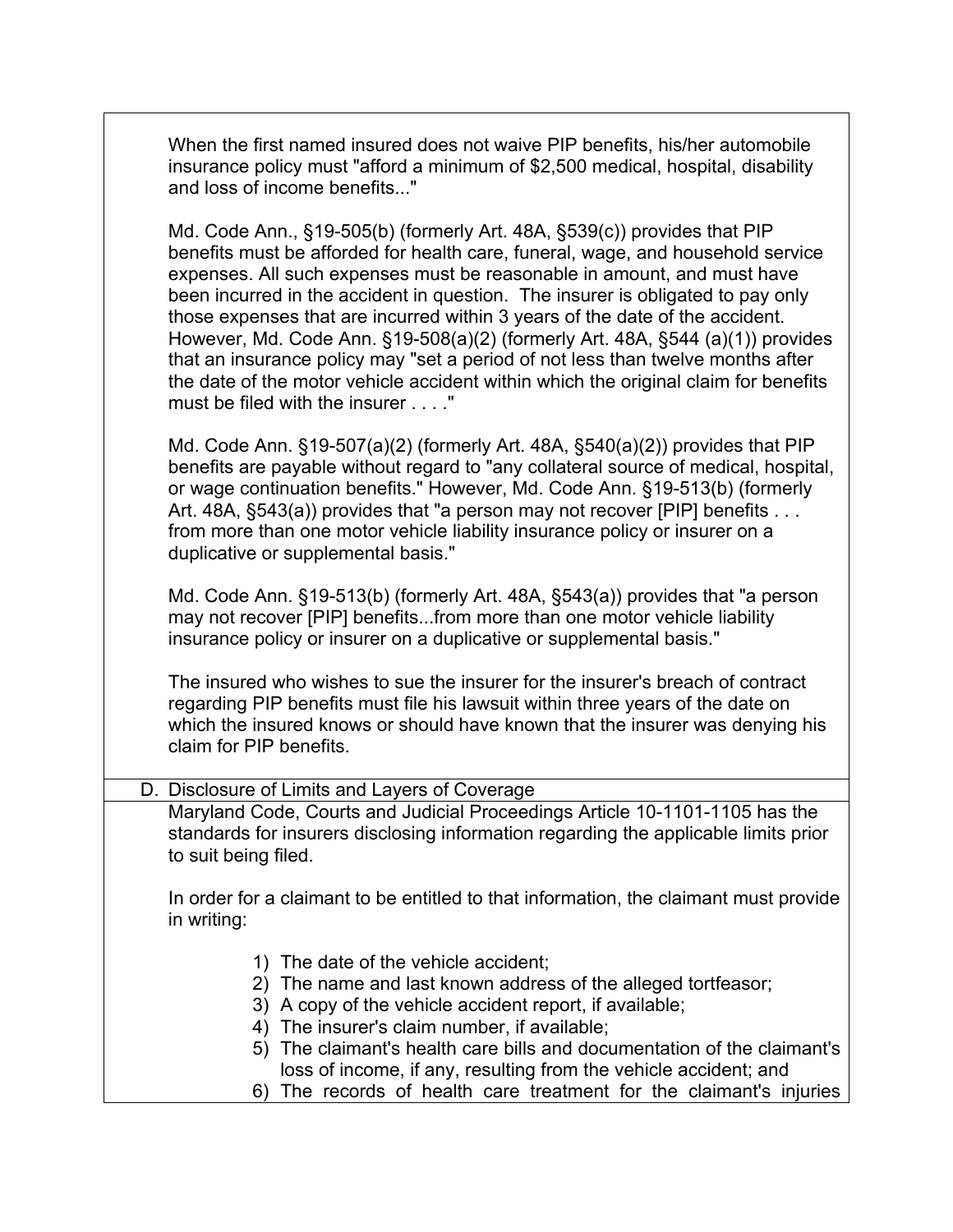| caused by the vehicle accident.                                                                                                                                                                                                                                                        |
|----------------------------------------------------------------------------------------------------------------------------------------------------------------------------------------------------------------------------------------------------------------------------------------|
| If the claimant is deceased, the estate or a beneficiary of the deceased can make<br>a similar demand in writing, but must also show that the claimant is deceased,<br>and certain proof that the estate or beneficiary has the requisity authority and<br>connection to the claimant. |
| Based on 10-1103, it appears that such disclosure is NOT required if the amount<br>of special damages are under \$12,500. However, this law is recent and there<br>have not been cases to interpret that portion of the statute to date.                                               |
| Providing the disclosure of limits is not an admission that the claim is covered<br>under the policy and does not waive any coverage issues or other defenses<br>against co-defendants, or the claimant.                                                                               |
| E. Unfair Claims Practices                                                                                                                                                                                                                                                             |
| Maryland unfair claim practices are going to be amended in October 2013. The<br>only difference is an additional category added after October 1, 2013.                                                                                                                                 |
| <b>Current Version:</b>                                                                                                                                                                                                                                                                |
| It is an unfair claim settlement practice and a violation of this subtitle for an<br>insurer or nonprofit health service plan to:                                                                                                                                                      |
| 1) misrepresent pertinent facts or policy provisions that relate to the<br>claim or coverage at issue;                                                                                                                                                                                 |
| 2) refuse to pay a claim for an arbitrary or capricious reason based on<br>all available information;                                                                                                                                                                                  |
| 3) attempt to settle a claim based on an application that is altered<br>without notice to, or the knowledge or consent of, the insured;                                                                                                                                                |
| 4) fail to include with each claim paid to an insured or beneficiary a<br>statement of the coverage under which payment is being made;                                                                                                                                                 |
| 5) fail to settle a claim promptly whenever liability is reasonably clear<br>under one part of a policy, in order to influence settlements under<br>other parts of the policy;                                                                                                         |
| 6) fail to provide promptly on request a reasonable explanation of the<br>basis for a denial of a claim;                                                                                                                                                                               |
| 7) for health insurers, fail to meet the requirements of Title 15, Subtitle<br>10B of this article for preauthorization for a health care service;                                                                                                                                     |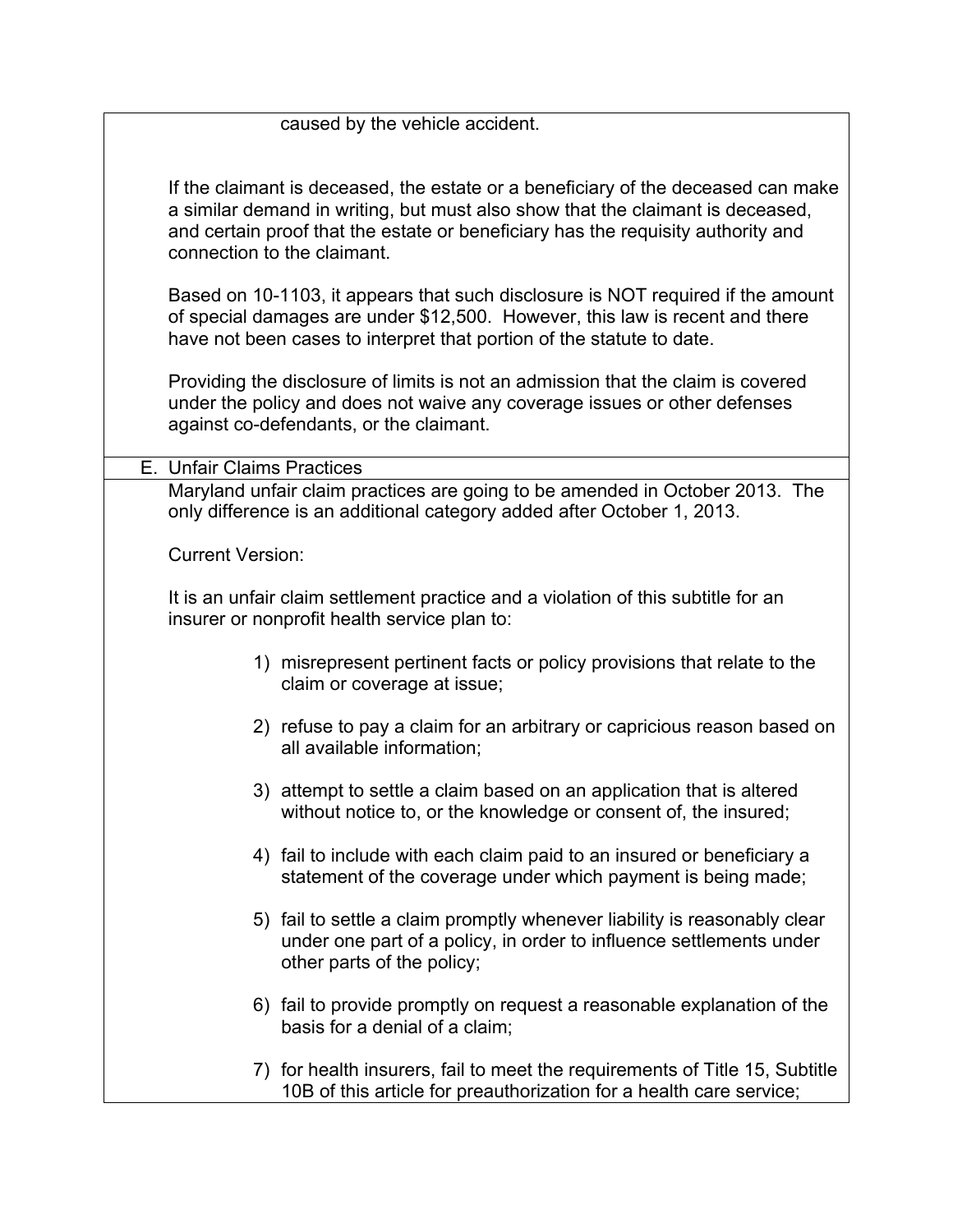- 8) for health insurers, fail to comply with the provisions of Title 15, Subtitle 10A of this article; or
- 9) fail to act in good faith, as defined under § 27-1001 of this title, in settling a first-party claim under a policy of property and casualty insurance.

The additional category after October 1, 2013 is

10) as a life insurance provider, fail to search death master files.

Maryland Code, Courts and Judicial Proceedings Article 10-1101-1105 has the standards for insurers disclosing information regarding the applicable limits prior to suit being filed.

In order for a claimant to be entitled to that information, the claimant must provide in writing:

- 1) The date of the vehicle accident;
- 2) The name and last known address of the alleged tortfeasor;
- 3) A copy of the vehicle accident report, if available;
- 4) The insurer's claim number, if available;
- 5) The claimant's health care bills and documentation of the claimant's loss of income, if any, resulting from the vehicle accident; and
- 6) The records of health care treatment for the claimant's injuries caused by the vehicle accident.

If the claimant is deceased, the estate or a beneficiary of the deceased can make a similar demand in writing, but must also show that the claimant is deceased, and certain proof that the estate or beneficiary has the requisity authority and connection to the claimant.

Based on 10-1103, it appears that such disclosure is NOT required if the amount of special damages are under \$12,500. However, this law is recent and there have not been cases to interpret that portion of the statute to date.

Providing the disclosure of limits is not an admission that the claim is covered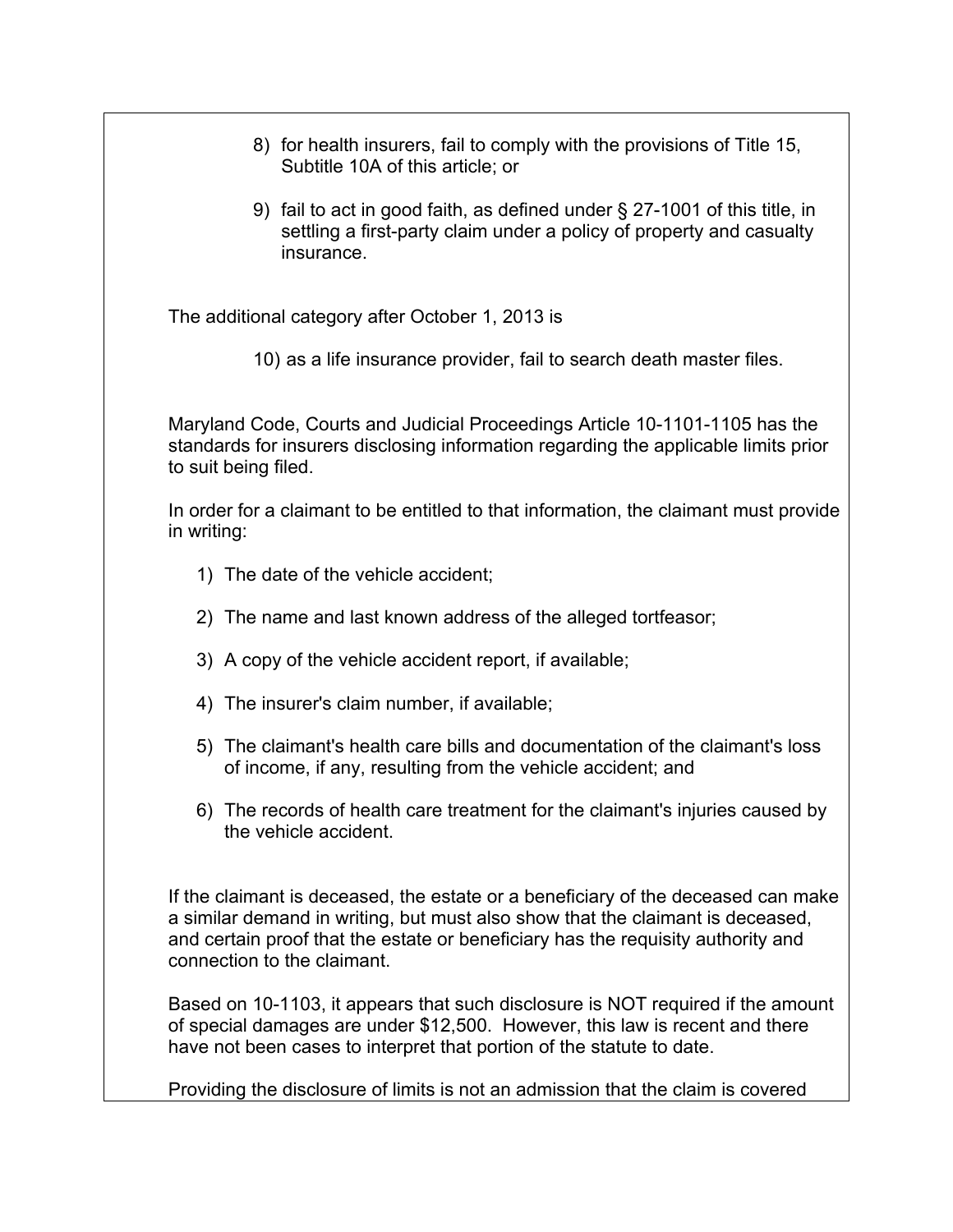under the policy and does not waive any coverage issues or other defenses against co-defendants, or the claimant.

## F. Bad Faith Claims

IIn Maryland, an insurer is under a duty to act in good faith in settling claims against the insured within policy limits. This obviously does not mean that the insurer must always settle a claim for less than policy limits if that can be done. Instead, it means only that the insurer must exercise good faith in its determination of whether or not to settle within policy limits. If the insurer fails to do so, then the insurer is liable to the insured for any verdict in excess of the policy limits, plus interest and costs.

Bad faith is more than a simple negligence in handling a claim, and is more than a "mere mistake of judgment." Although there is no certain formula to use to determine when an insurer is guilty of bad faith, the Court of Appeals of Maryland has set forth the following factors to be used to determine if an insurer is guilty of bad faith:

> [T]he severity of the plaintiff's injuries giving rise to the likelihood of a verdict greatly in excess of the policy limits; lack of proper and adequate investigation of the circumstances surrounding the accident; lack of skillful evaluation of plaintiff's disability; failure of the insurer to inform the insured of a compromise offer within or near the policy limits; pressure by the insurer on the insured to make a contribution towards a compromise settlement within the policy limits, as an inducement to settlement by the insurer; and actions which demonstrate a greater concern for the insurer's monetary interests than the financial risk attendant to the insured's predicament.

*State Farm Mut. Auto. Ins. Co. v. White*, 248 Md. 324, 236 A.2d 269 (Md. 1967).

The essence of bad faith is that the insurer could possibly be liable for a verdict in excess of the policy limit if the insurer safeguards the insurer's own interests more than the insured's interests.

G. Coverage – Duty of Insured

Under most automobile liability insurance policies, the insured has three obligations to the insurer: (1) to notify the insurer of any suit(s) against the insured, (2) to forward the suit papers to the insurer, and (3) to cooperate with the insurer's investigation and defense.

An insurer is relieved of its obligations under a liability insurance policy only if the insured breaches the policy and the breach results in actual prejudice to the